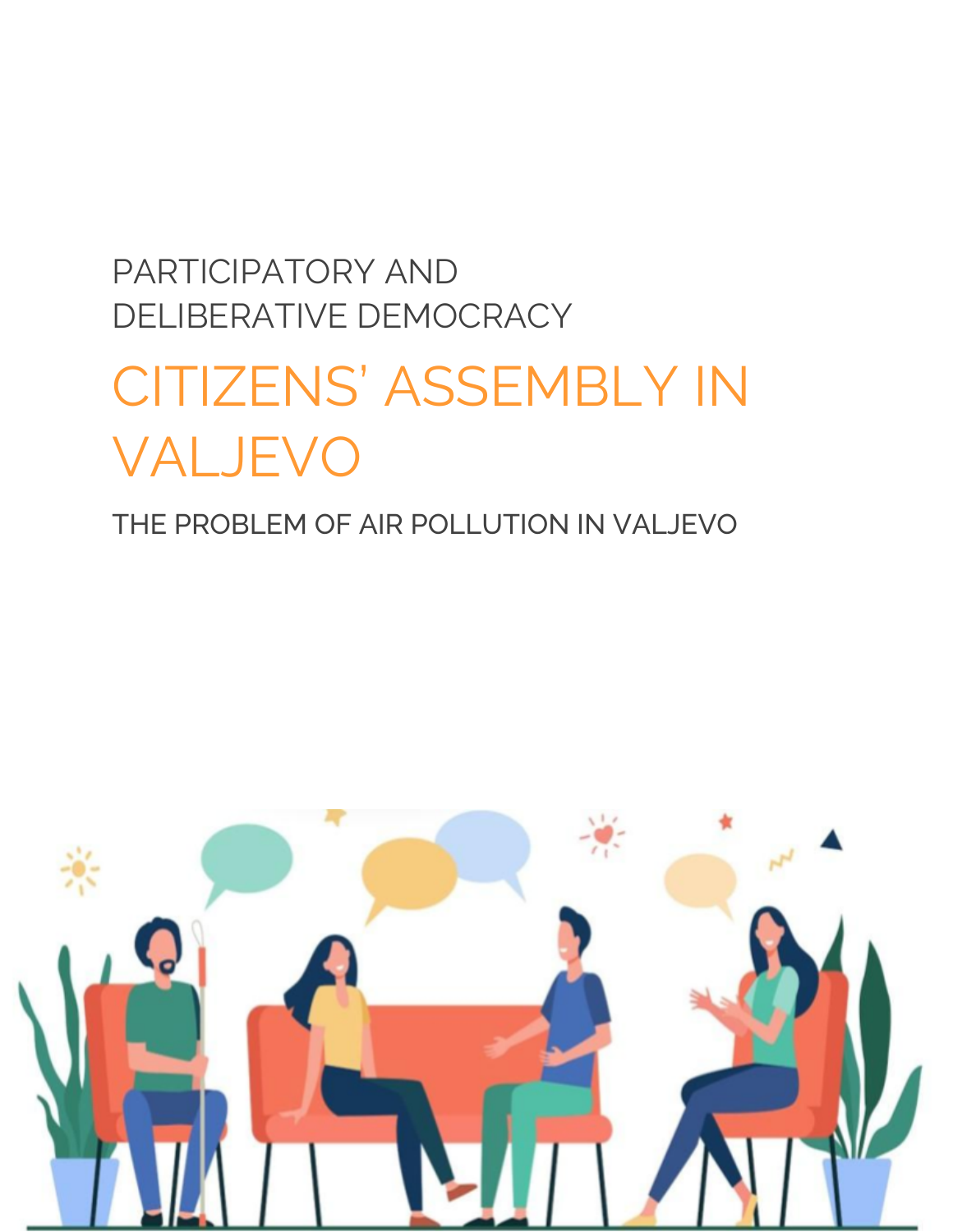November – December 2020

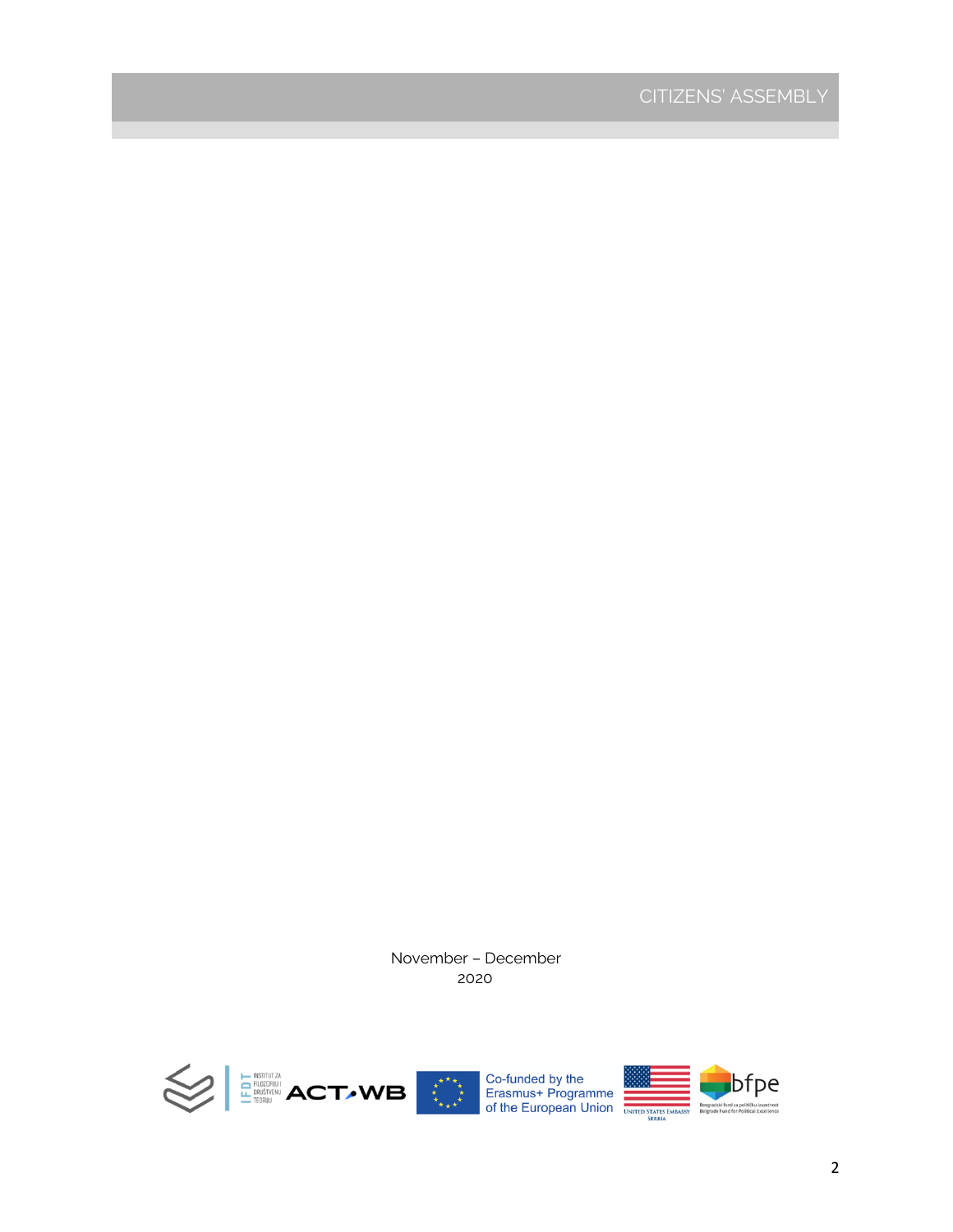## TABLE OF CONTENTS

| <b>CITIZENS' ASSEMBLIES</b>                                                                                      | 4  |
|------------------------------------------------------------------------------------------------------------------|----|
| CITIZENS' ASSEMBLIES AND AN ATTEMPT AT INSTITUTIONAL INCLUSION OF CITIZENS<br>IN FORMULATING POLITICAL DECISIONS | 4  |
| <b>SUMMARY</b>                                                                                                   | 4  |
| BRIEFING PRIOR TO THE CITIZENS' ASSEMBLY<br>1.                                                                   | 4  |
| DISCUSSION AND SUGGESTIONS FORMULATED DURING THE CITIZENS'<br>2.<br><b>ASSEMBLY</b>                              | 4  |
| POLICY SUGGESTIONS AND VOTE RESULTS<br>3.                                                                        | 6  |
| <b>INDIVIDUAL VOTE RESULTS</b>                                                                                   | 6  |
| <b>INITIATIVE AND ORGANIZATION</b>                                                                               | 8  |
| <b>CITIZENS' ASSEMBLY IN VALJEVO</b>                                                                             | 10 |
| THE PROBLEM OF AIR POLLUTION IN VALJEVO                                                                          | 10 |
| INVOLVING THE CITIZENS IN THE DISCUSSION ABOUT THE PROBLEM OF AIR<br><b>POLLUTION</b>                            | 13 |
| BACKGROUND OF THE PARTICIPANTS OF THE CITIZENS' ASSEMBLIES IN VALJEVO                                            | 13 |
| <b>CITIZENS</b>                                                                                                  | 13 |
| ACTIVE CITIZENS, REPRESENTATIVES OF THE INITIATIVES                                                              | 13 |
| <b>EXPERTS</b>                                                                                                   | 15 |
| <b>DECISION-MAKERS</b>                                                                                           | 16 |
| THE PROCESS OF DELIBERATIVE DISCUSSION                                                                           | 16 |
| ATTITUDES AND REACTIONS REGARDING AIR POLLUTION PRIOR TO THE<br><b>DELIBERATIVE DISCUSSION</b>                   | 16 |
| <b>KEY TOPICS DISCUSSED WITH EXPERTS</b>                                                                         | 20 |
| REFLECTING ON THE PLENARY DISCUSSION WITH EXPERTS                                                                | 25 |
| <b>KEY TOPICS DISCUSSED WITH DECISION-MAKERS</b>                                                                 | 26 |
| REFLECTING ON THE PLENARY DISCUSSION WITH DECISION-MAKERS                                                        | 28 |
| POLICY PROPOSALS                                                                                                 | 29 |
| <b>INDIVIDUAL VOTE RESULTS</b>                                                                                   | 32 |
| POTENTIAL OF THE CITIZENS' ASSEMBLIES                                                                            | 33 |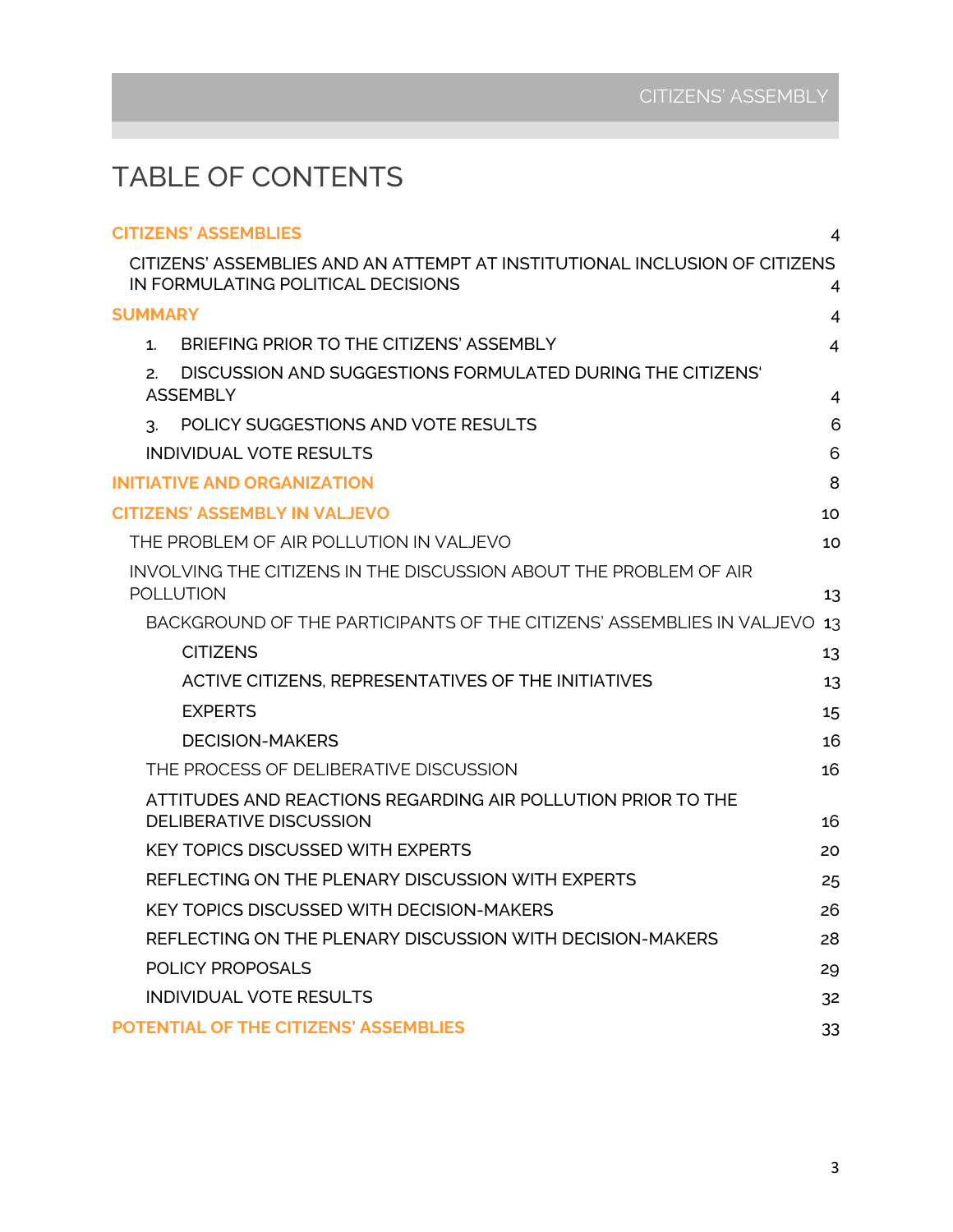# CITIZENS' ASSEMBLIES

## CITIZENS' ASSEMBLIES AND AN ATTEMPT AT THE INSTITUTIONAL INCLUSION OF CITIZENS IN THE FORMULATION OF POLITICAL DECISIONS

## **SUMMARY**

In an attempt to test, for the first time, the possibility of conducting innovative participatory institutions in the context of the Serbian society, two citizens' assemblies were organized in Belgrade and Valjevo on 21 and 28 November, fostered by the Jean Monnet Network ACT WB – Active Citizenship in the Western Balkans, managed by the Institute for Philosophy and Social Theory at the University of Belgrade.

The aim of such participatory and deliberative models of democratic institutions, which have become widely institutionalized over the last twenty years at local and national levels as well as at the level of the European Union, is to re-establish trust in political processes and institutions. There is also a tendency to empower citizens to take part in the process of formulating policy suggestions that match the public interest through public deliberation, i.e. through an inclusive discussion with experts and political decision-makers.

The second citizens' assembly held in Valjevo gathered a sample of citizens with different perspectives and sociodemographic backgrounds within an inclusive discussion on the topic "THE PROBLEM OF AIR POLLUTION".

The citizens' assembly was carried out through a deliberative process, the aim of which was to provide exchange of information, arguments, opinions and suggestions through a dialogue within which heterogeneous attitudes and opposed opinions were appreciated. The results of the deliberation process consist of concrete policy suggestions made by the citizens who took part in the process.

<span id="page-3-0"></span>THE DELIBERATION PROCESS IN VALJEVO WENT THROUGH SEVERAL KEY PHASES:

#### <span id="page-3-1"></span>1. BRIEFING PRIOR TO THE CITIZENS' ASSEMBLY

Before the citizens' assembly, all participants received carefully balanced informative materials in order to familiarize themselves with different sociopolitical perspectives and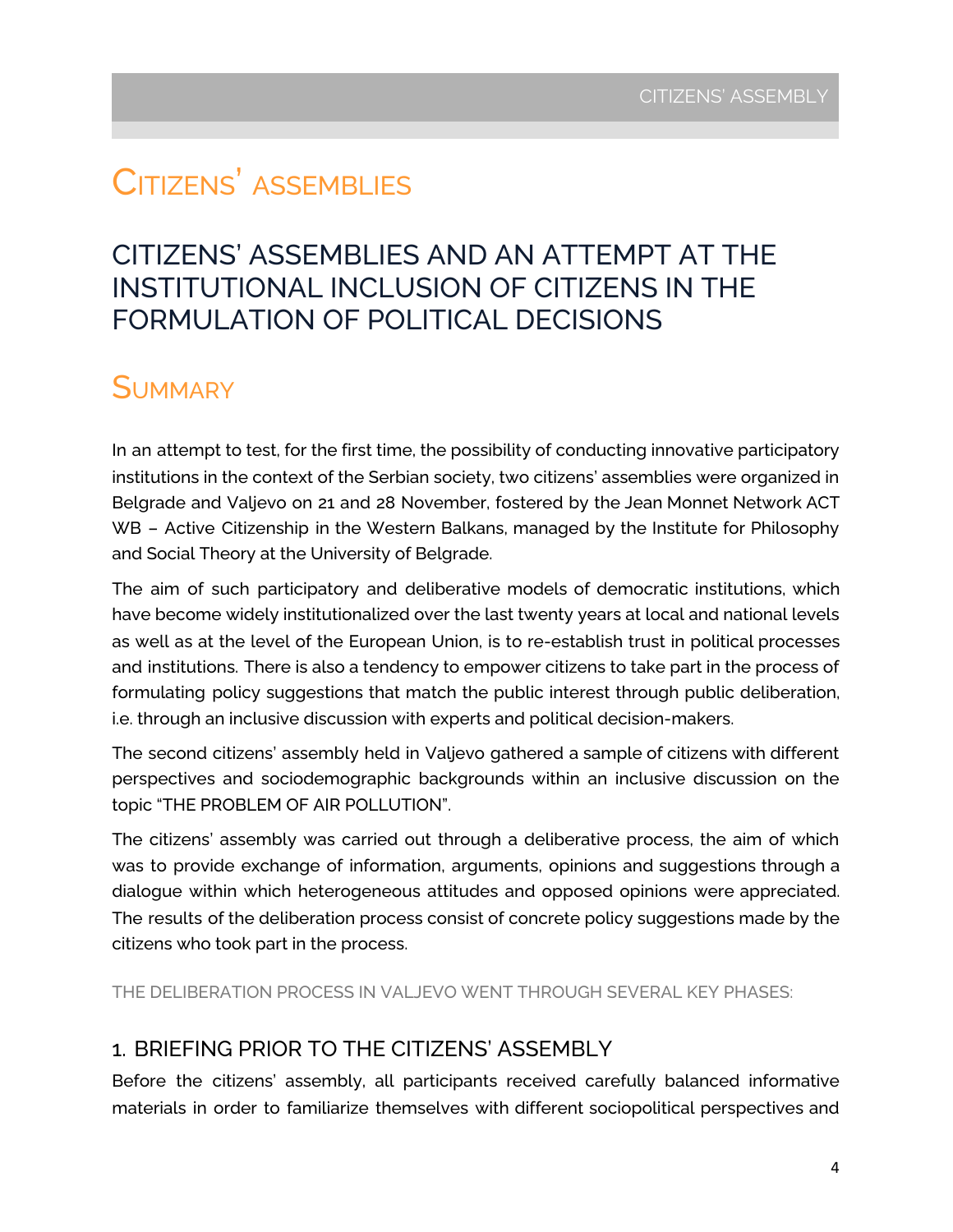attitudes regarding the topic.

The first versions of the informative materials were created by research associates involved in the project. Inclusivity of different perspectives within the materials was achieved by sending them to the relevant parties – citizen initiatives, experts and decision-makers – to be scrutinized and commented on before they were distributed to the participants. All comments that arrived were accepted and included in the final version of the informative materials.

#### **2. DISCUSSION AND SUGGESTIONS FORMULATED DURING THE CITIZENS' ASSEMBLY**

#### EXCHANGE OF VIEWS AND FIRST POLICY SUGGESTIONS

Citizens, the representatives of the population for which the topic was most relevant, were divided into four smaller discussion groups, within which they exchanged views, opinions and arguments and considered possible suggestions with the assistance of neutral moderators.

#### ASKING EXPERTS

The next step was the gathering of all participants in the first plenary session in which beside the citizens - experts as well as civil associations advocating different positions also took part. The citizens were given an opportunity to ask questions regarding the topic at hand, problems or suggestions for their solution through their group representatives, and those answers were used for further joint work on the suggestions.

#### FURTHER WORK ON POLICY SUGGESTIONS

Backed by the information and knowledge they acquired through communication with the experts, the citizens continued working on the development of their own suggestions within the same smaller groups.

#### ASKING DECISION-MAKERS

In the next step, in another plenary session, the citizens had an opportunity to ask the political decision-makers, representatives of authorities or relevant institutions who are in charge of implementing decisions or who can directly influence their acceptance or rejection.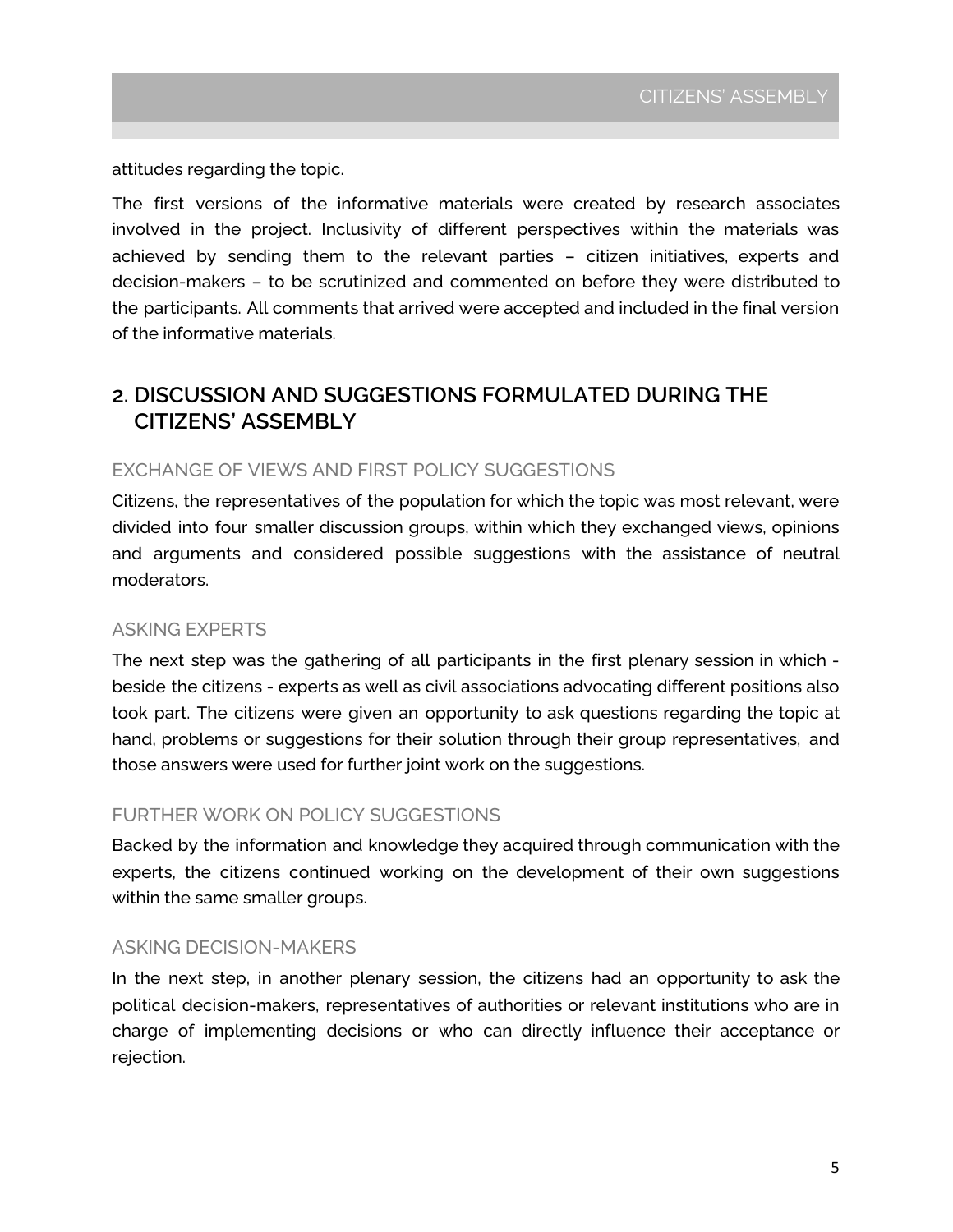#### <span id="page-5-0"></span>FINAL POLICY SUGGESTIONS AND GROUP VOTE

After the second plenary session, the citizens worked on the final formulation of their suggestions, again within smaller groups.

Within each group, three or four main suggestions were selected through majority vote and presented to all the participants of the citizens' assembly in the conclusive plenary discussion.

#### 3. POLICY SUGGESTIONS AND VOTE RESULTS

Immediately after the end of the assembly, concrete suggestions formulated by the citizens themselves were put to vote. The suggestions were the following:

- Transparency, regular and active reporting, raising the alarm when the air is excessively polluted and giving advice on the possible protective measures. It is desirable to introduce more detailed measuring of pollution - primary and secondary particles, air, but also water and soil.
- Media communication could be even more active, so that the problem is further clarified and resolved faster.
- It is necessary that the various relevant parties join forces, and the commitment of local authorities to finding solutions is of special importance.
- It is necessary to further empower households by subsidies for switching to district heating (free or in installments) and to balance the heating charges.
- The capacity of the heating plant should be utilized, and as many institutions as possible should be connected to it. Especially the facilities of "Krušik".
- Direct measures should probably also be considered, and there should either be a total ban on coal or a ban on poor-quality coal.
- Modern building construction is expected to provide an ecologically adequate heating, so the investors are expected to connect new structures to the heating plant, as well as to secure green areas around buildings.
- <span id="page-5-1"></span>● It is necessary to improve the energy efficiency of the existing units, so subsidies are advised for the insulation of old buildings.
- A lot is expected from the renewable energy sources and the potential of thermal water, biogas and biomass should be tested.
- Given the high level of the pollution generated by cars, the share of motor vehicles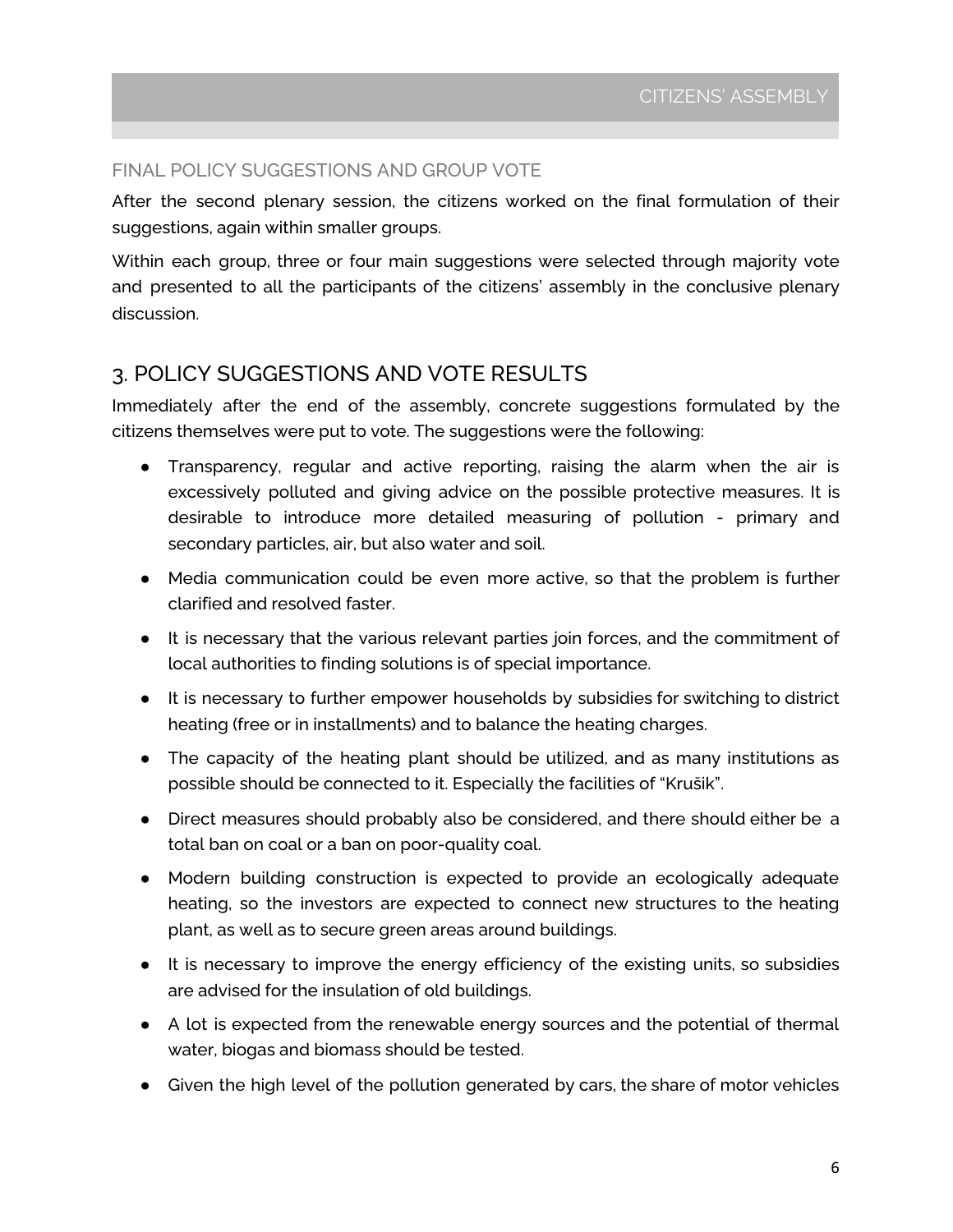in traffic can be reduced through an improvement of public transport, the introduction of bicycle paths and pedestrian zones.

● Finally, it should be insisted upon that the legal framework for all the participants (government, industry, individuals) as well as mandatory environmental regulations is established, and that the relevant authorities are held responsible.

#### INDIVIDUAL VOTE RESULTS

Expectations are highest when it comes to the biggest polluters, so it is necessary to create an expert register of polluters, institutions and economic entities at the official level which are required to urgently switch to a more environmentally friendly way of working for example, through district heating.

There is an essential need and responsibility to inform the citizens when high levels of pollution are present, and health institutions are expected to provide specific information on how the citizens can protect themselves.

Although a free heating connection is desirable, subsidies are seen as more realistic in order to stimulate more adequately the transition to district heating - some kind of help and benefits need to be supplied to households as well. While it is clear that these are big steps, they are considered indispensable for solving the problem.

Restrictive legal measures, such as a coal ban, or corrective, remedial measures, such as installing filters or creating green surfaces are seen as a minor contribution in situations in which damage has already been done.

The potential of geothermal waters is a reason for optimism, but it is clear that this is a long-term plan and that more concrete measures need to be taken beforehand.

For the process itself, it is remarkably significant that approximately 80% of the participants stated that their involvement in these assemblies greatly deepened their understanding of the issue, about 85% of the participants responded that the comments of the experts helped them gain a batter better understanding of the problem, and about 77% of the participants stated that after this discussion they understand better those they disagree with.

<span id="page-6-0"></span>Unfortunately, the comments of the decision-makers were of little or no help whatsoever to 50% of the participants when it comes to understanding the issue. Among other things, this was influenced by the lack of answers to the questions posed by citizens in the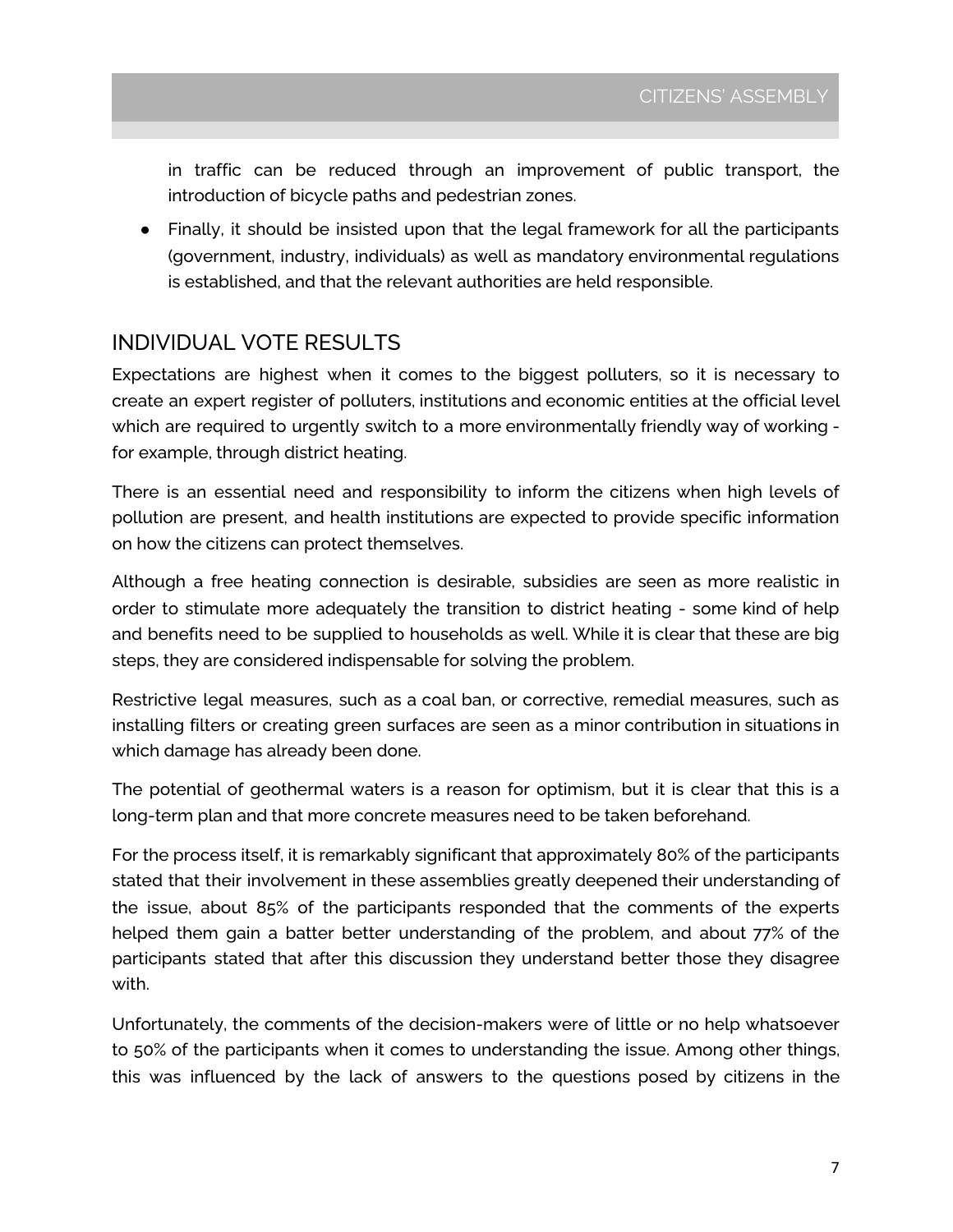plenary sessions which were of particular importance to them, the time limit or the improper response rate.

Nevertheless, participation in public civic life and the policy proposal-making process brought clear satisfaction to 80% of the participants, who expressed this satisfaction through grades ranging from 8 to 10. This satisfaction, together with the citizens' sense that their participation in political processes is meaningful, constitutes a great democratic potential.

Despite the fact that the organizers of these citizens' assemblies cannot directly influence decision-makers, all insights from this process and all suggestions will be used for further and wider deliberation. All scientific findings from this research will serve to improve democratic practices in the country. All the questions, suggestions and proposals put forward by the citizens during the citizens' assembly will be transferred to the decision makers and participatory deliberative democracy will be advocated in public through a further promotion of this democratic institution.

# INITIATIVE AND ORGANIZATION

This project is carried out in cooperation with the European Jean Monnet Network ACT WB - Active Citizenship in the Western Balkans (*https://act-wb.net/?lang=sr*) coordinated by the Institute for Philosophy and Social Theory at the University of Belgrade, together with four more European universities and the Belgrade Fund for Political Excellence. The project was also supported by the U.S. Embassy in Belgrade.

The planning and implementation of the citizens' assemblies took place through the cooperation of the Scientific Committee, which comprised the following members: Irena Fiket (IPST), Ana Đorđević (IPST), Biljana Đorđević (Faculty of Political Sciences), Ivana Janković (Faculty of Philosophy), Gazela Pudar Draško (IPST) and Jelena Vasiljević (IPST), and the Executive Organization Committee (Belgrade Fund for Political Excellence and MASMI).

Both citizens' assembly sessions were launched and led by Irena Fiket, Academic Project Coordinator on behalf of ACT WB, and Gazela Pudar Draško, Director of the Institute for Philosophy and Social Theory. Participants of both assemblies were greeted by Sylvie Estriga on behalf of the EU Delegations to Serbia. Discussions within small groups of citizens were led by neutral moderators.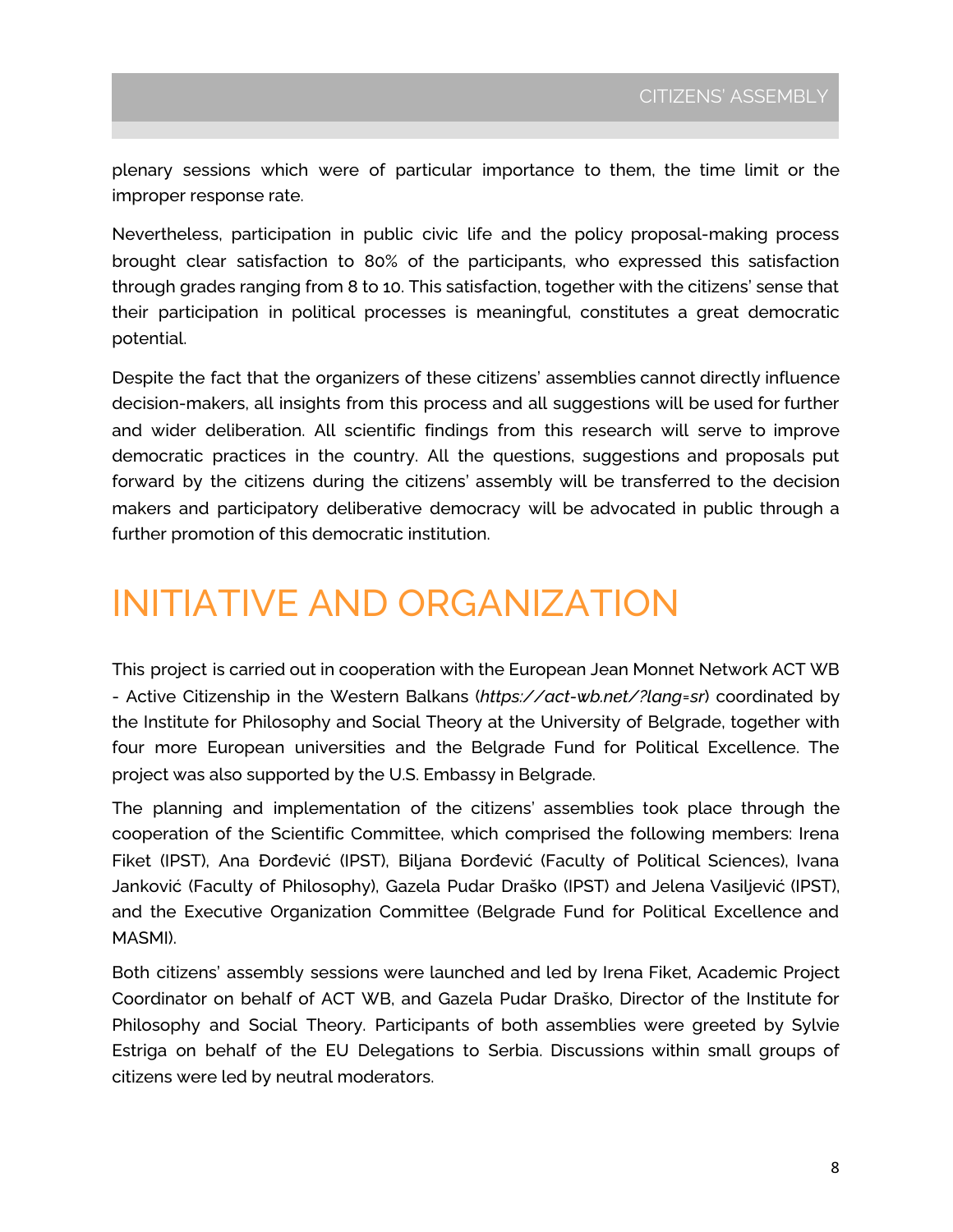# **THE CITIZENS' ASSEMBLY IN VALJEVO**

# **THE PROBLEM OF AIR POLLUTION**

*"There are environments where the air is polluted but the people are unaware of it, so pollution can only be recorded through measuring, but in Valjevo, when you go outside, you can see the smog. And you will feel it. And in five minutes, it will be as if you were in a drying chamber." Male citizen, aged 30-60*

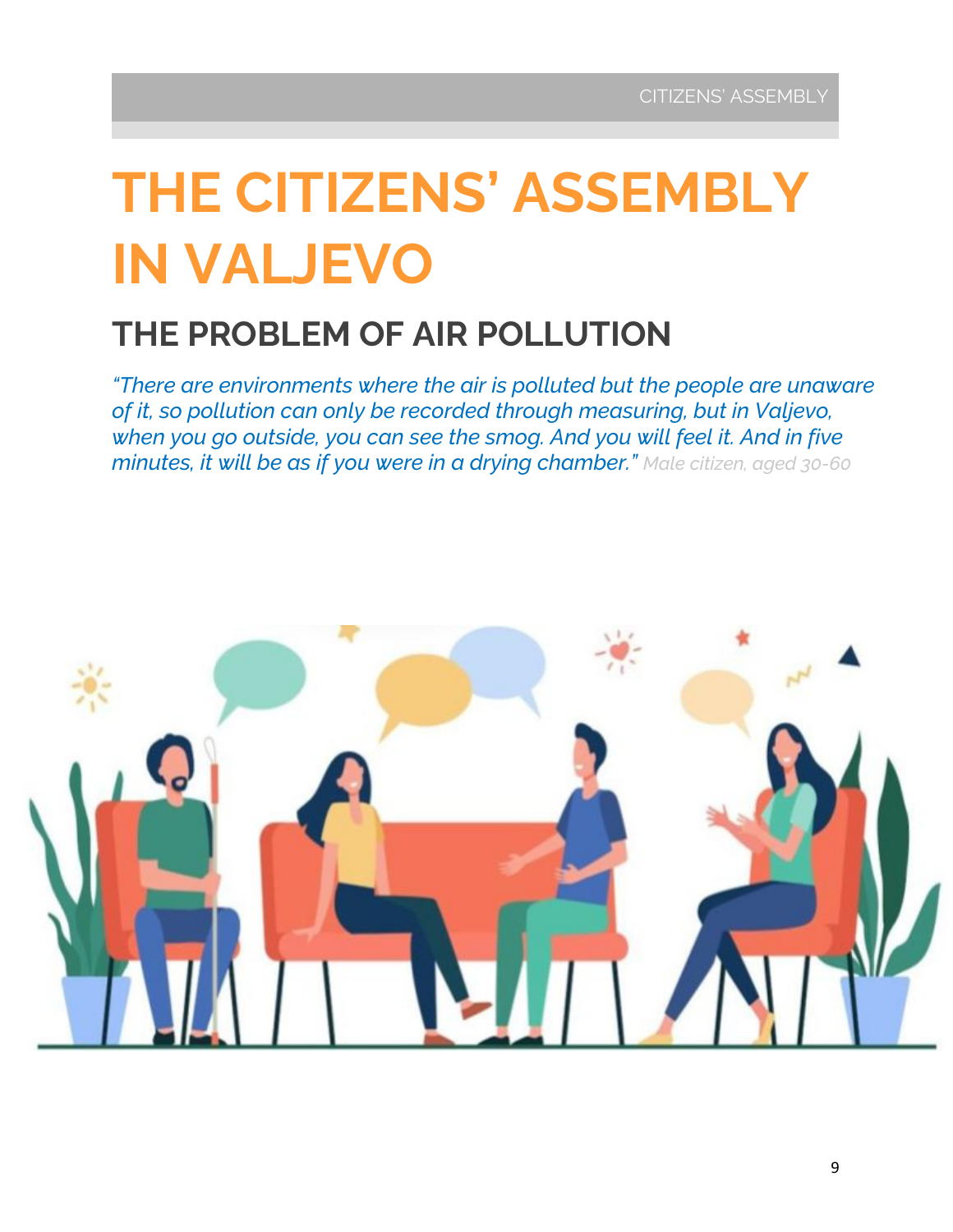# <span id="page-9-0"></span>CITIZENS' ASSEMBLY IN VALJEVO

## <span id="page-9-1"></span>THE PROBLEM OF AIR POLLUTION IN VALJEVO

Valjevo is one of the cities with the worst air pollution in Serbia. The air in Valjevo has been excessively polluted for years, as the unacceptably high registered levels of harmful particles show. There is no complete register of the main polluters, but major sources of pollution include the heating plants, individual fireplaces and Krušik – about which there still isn't enough information available, and which, according to experts, stands out as the dominant polluter.

In addition to the fact that pollution can be felt through breathing or noticed with the naked eye, civil associations have started to raise awareness about it, which prompted the town authorities to come up with a proposal of measures to reduce pollution a couple of years ago. There is still no systematic report on the implementation of these measures, which should involve the identification of all polluters and plans to solve the problem.

This Citizen's Assembly is organized in order for citizens to express their needs, opinions and proposals and obtain clear information on air pollution and plans for its solution.

#### THE POLLUTED AIR IN VALJEVO DIRECTLY IMPACTS THE LIVES OF CITIZENS

Citizens are continuously affected by the problem of air pollution: they are directly at risk, they do not possess information about the possible personal protection measures and long-term consequences, and they are forced to change their habits - spend time at home or leave town.

Since the systematic measuring of pollution<sup>1</sup> started in 2012, the air in the town of Valjevo has been classified as third-category - excessive pollution! This means that the harmful particles PM10 and PM2.5 suspended in the air are constantly above the limit values.

These particles include a mixture of smoke particles, soot, dust and acid alongside heavy metals. They are extraordinarily small, less than 10 or 2.5 micrometers in size and easily pass through the nose, but they don't stay there - they penetrate further into the lungs, to the bronchioles and alveoli.

 $1$  The informative material was compiled by Biljana Đorđević (Faculty of Political Sciences, University of Belgrade). The introductory part was taken from the informative materials. Only a summary of the information that the participants got acquainted with is presented here.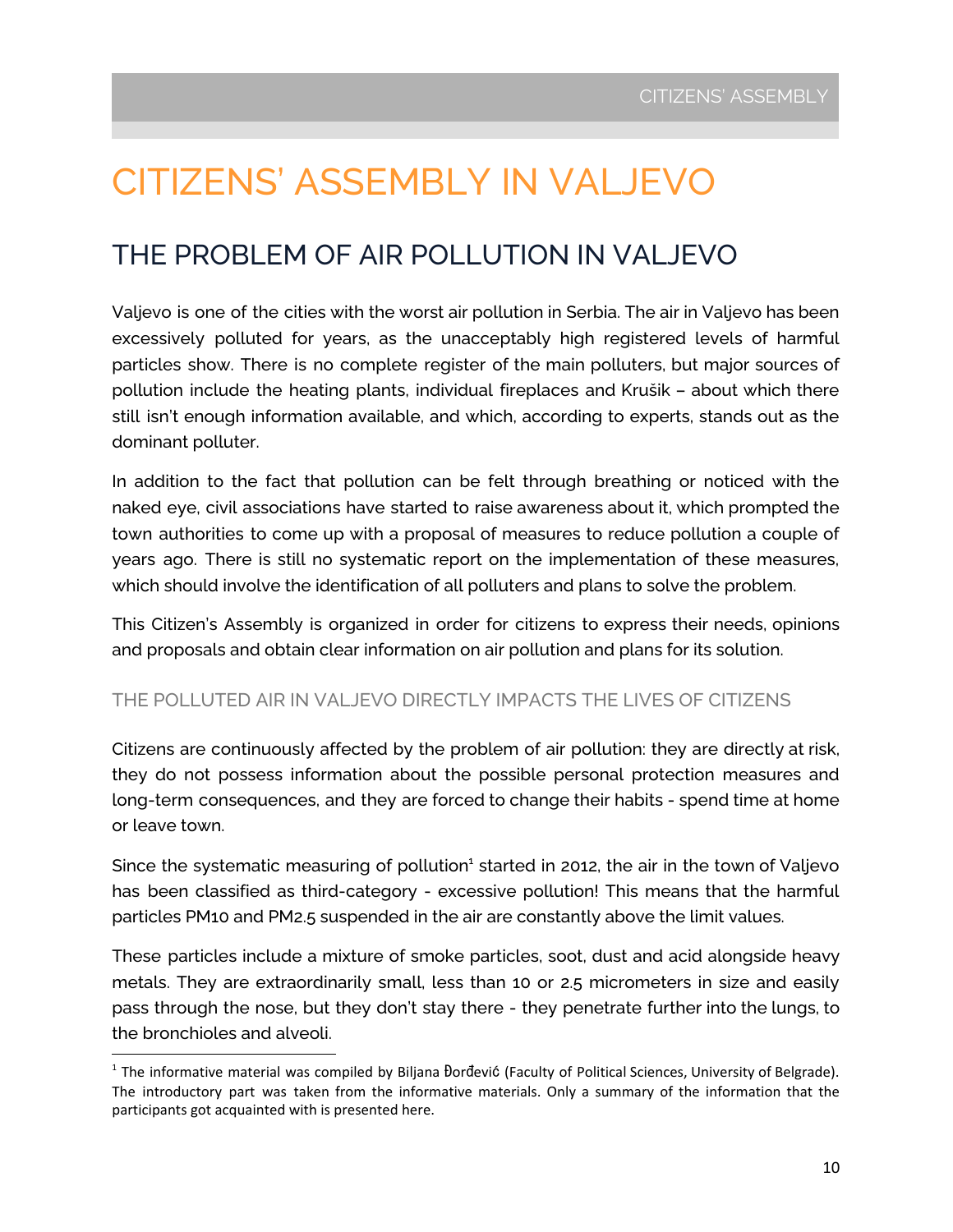According to legal regulations, a maximum of 35 days a year of exceeding the limit values is allowed. In 2018, excess pollution was registered for 170 days, and in 2019 for 132 days. The highest number of days was recorded during the winter months.

Air pollution can cause allergies, respiratory infections, heart disease, stroke and lung cancer, even death in humans and harmful effects to other living organisms. Toxins from the air reach the soil and agricultural areas, where they enter the surface and underground water streams and pass into the food chain through flora.

Such air directly impacts health, as can be concluded from the data from the Health Care Center in Valjevo, according to which circulatory diseases are the cause of two thirds of mortality in 2018, whereas respiratory diseases cause the death of every 17th person which puts respiratory diseases at the third place in terms of mortality. As many as 40% of preschool and 30% of school children suffer from these diseases!

THE PROBLEM HAD PUBLIC RESONANCE AND ANIMATED MANY ACTORS: ABOVE ALL CIVIL ASSOCIATIONS AND LOCAL MEDIA, AS WELL AS TOWN AUTHORITIES TO A CERTAIN EXTENT BY VIRTUE OF THEIR LEGAL RESPONSIBILITY.

Given that excessive levels of pollution were registered, the town authorities were legally obliged to develop the "Air Quality Plan 2016-2021" and the "Environmental Protection Programme 2016-2025". The local online portal "Valjevskaposla.info" ("Valjevobusiness.info") continuously reported on the matter, and the group "Da Valjevo prodiše" ("Let Valjevo Breathe") works on raising citizens' awareness through performative arts, while the organization "Lokalni front Valjevo" ("Local Front Valjevo") has, among other things, fostered the organization of a public debate in the town assembly after having collected more than a thousand signatures of the citizens of Valjevo. Seventeen measures for reducing pollution were formulated within the public debate and they overlap with the aforementioned plan and programme. The measures can be divided into the following areas:

- Monitoring and reporting (creation of a register of polluters, forming a team of experts)
- Reducing the pollution (heating and gasification as well at measures that support these processes; redirecting of freight traffic and changes in traffic regimes at the most polluted spots; areas with limited traffic and parking policy)
- Energy saving (thermal insulation)
- Attenuating the consequences of pollution (introducing green oasis; regular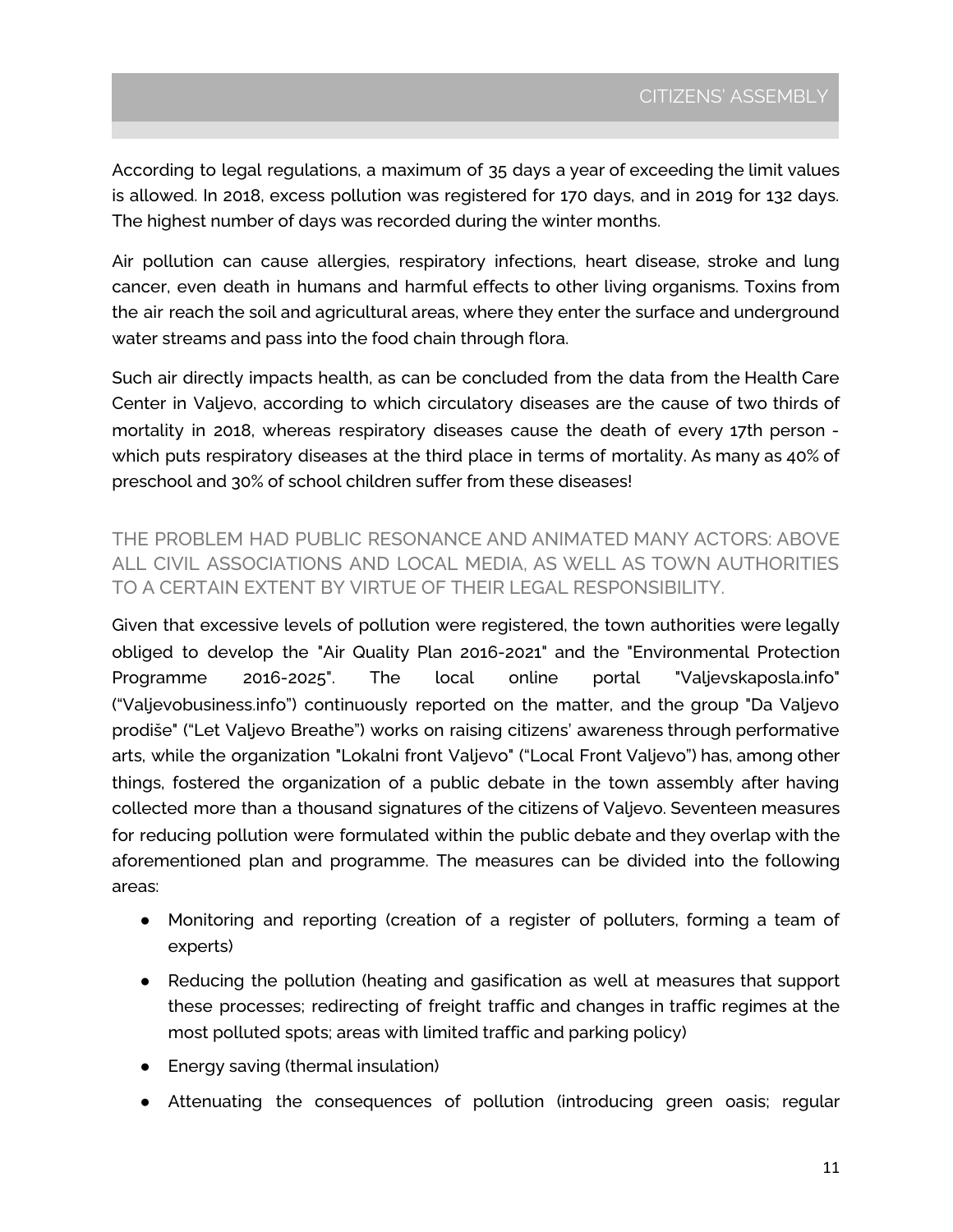cleaning and washing of streets)

● Increase in funding and mechanisms of control over it (environmental protection fund)

However, a systematic report on the implementation of these measures has not yet been prepared.

In 2019, an official but incomplete register of 22 polluters was compiled. Also, no decision has been adopted, nor have funds been provided for the implementation of any of the anti-pollution measures.

This failure of action encouraged the "Local Front Valjevo" to organize a series of protests, but civic activism has since declined due to the pandemic.

#### THERE ARE VARIOUS VIEWS OF THE PROBLEM, AS WELL AS SUGGESTIONS AND **SOLUTIONS**

Various sources have been identified as the main sources of pollution, but opinions about which polluter is the biggest diverge. The main sources of pollution include:

• Heating plants

• Individual fireplaces, i.e. residential heating devices and systems where fossil fuels are used (oil, tires, secondary raw materials)

• Obsolete power plants, such as the power plant of the Krušik Weapon Factory, but also the Krušik Foundry

Possible solutions for these sources would include switching to district heating and gasification (switching to gas). So far, some of the solutions have been implemented: the Valjevo heating plant has switched to gas, the General Hospital of Valjevo has switched to district heating, and the town has provided remote connection for households. However, the response rate was poor - possible reasons might be that citizens were insufficiently informed, but also that the price of the connection is unaffordable (or at least not until it was reduced by 50% prior to the start of the heating season 2019/2020).

There were also proposals to subsidize the purchase of pellet boilers (SPREG), insulation and carpentry replacement (windows and doors).

To this date, however, there is no transparent and clear information on what is being done about the problem of air pollution in Valjevo, as well as what specific measures could be taken to alleviate or solve the problem. Local authorities and civil associations differ in their views on what the main sources of pollution are and what the possible solutions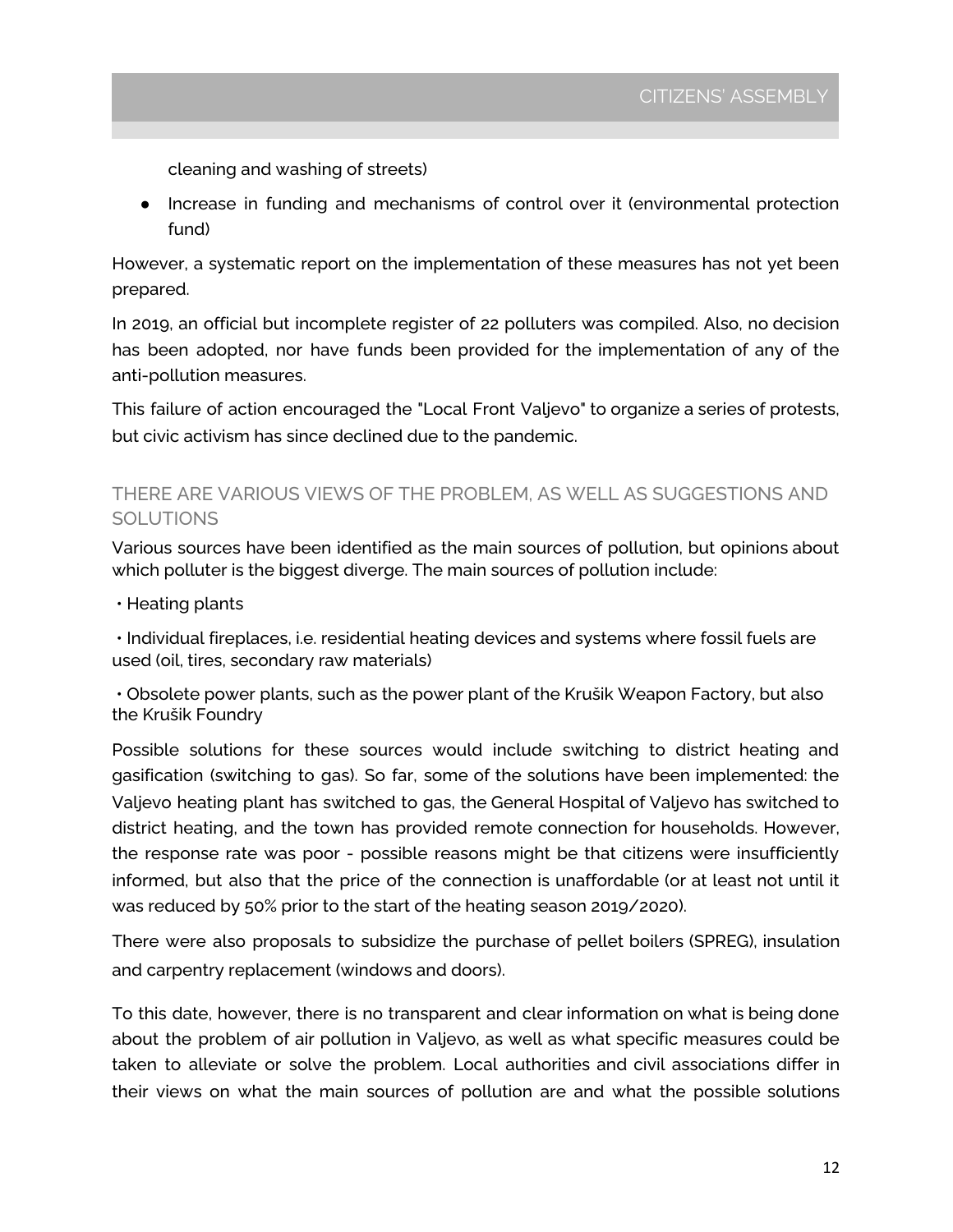should be, how sustainable they are and how much they would cost, as well as who would be responsible for their execution. All the listed facts provided the grounds to organize the citizens' assembly in Valjevo with the goal of obtaining coherent information on air pollution, encouraging decision makers to take responsibility for implementing the adopted plans and measures, and coming up with new proposals and policies through a joint discussion with all the participants.

## INVOLVING CITIZENS IN THE DISCUSSION ABOUT THE PROBLEM OF AIR POLLUTION

#### <span id="page-12-0"></span>BACKGROUND OF THE PARTICIPANTS IN THE CITIZENS' ASSEMBLY IN VALJEVO

<span id="page-12-1"></span>People of different basic and specific demographic backgrounds took part in the citizens' assembly: engaged and non-engaged citizens, experts and representatives of decision-makers.

#### **CITIZENS**

When it comes to citizens, there were  $33<sup>2</sup>$  participants in total, divided into 4 smaller discussion groups, 8 participants each. Every group included:

- 6-7 "regular" citizens, representatives of the households heated in different ways
- 1-2 "active" citizens, representatives of the organizations which had expressed publicly their attitudes and organized public reactions to air pollution.

Each group was heterogeneous with respect to the basic demographic background: sex, age and education level.

 $<sup>2</sup>$  The planned sample included 40 participants, but due to the epidemiological situation and the conditions of</sup> online discussion the number was reduced in order to reach sufficient diversity within the sample, as well as to provide enough space for all the participants in the dialogue.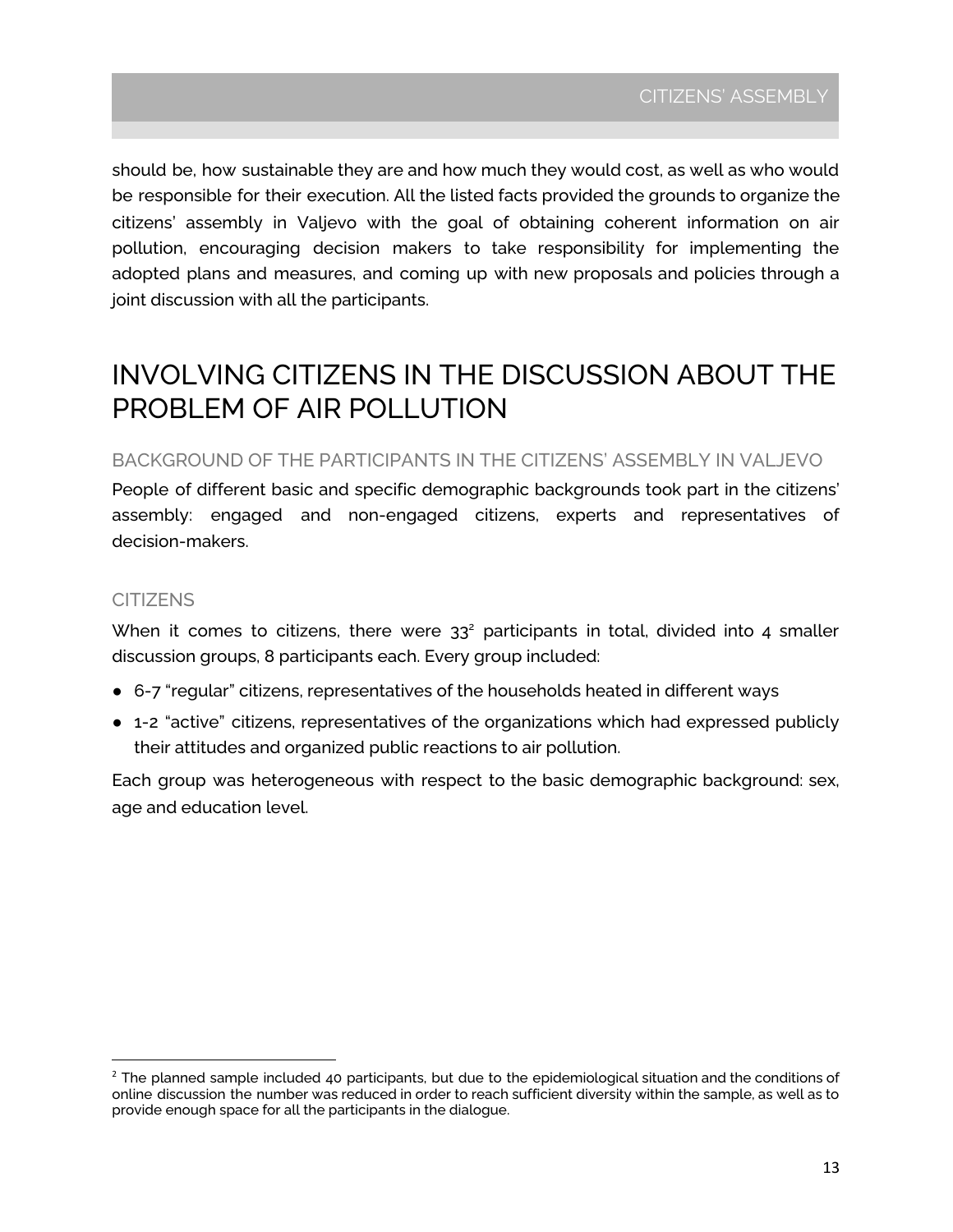### CITIZENS' ASSEMBLY





**Education Engagement**



#### Basic demographic structure:

N=32

| <b>AGE</b> | <b>No</b> | %    | <b>GENDER</b> | <b>No</b> | %    | <b>EDUCATION</b> | <b>No</b> | %    | <b>ENGAGEMENT</b>  | <b>No</b> | %    |
|------------|-----------|------|---------------|-----------|------|------------------|-----------|------|--------------------|-----------|------|
| 16-30      |           | 18.2 | Men           | 12        | 36.4 | Secondary        | 17        | 51.5 | "Regular" citizens | 25        | 75.8 |
| 31-60      | 19        | 57.6 |               |           |      | school           |           |      |                    |           |      |
| $60 +$     | 18        | 24.7 | Women         | 21        | 63.6 | Faculty          | 16        | 48.5 | "Active" citizens  |           | 24.2 |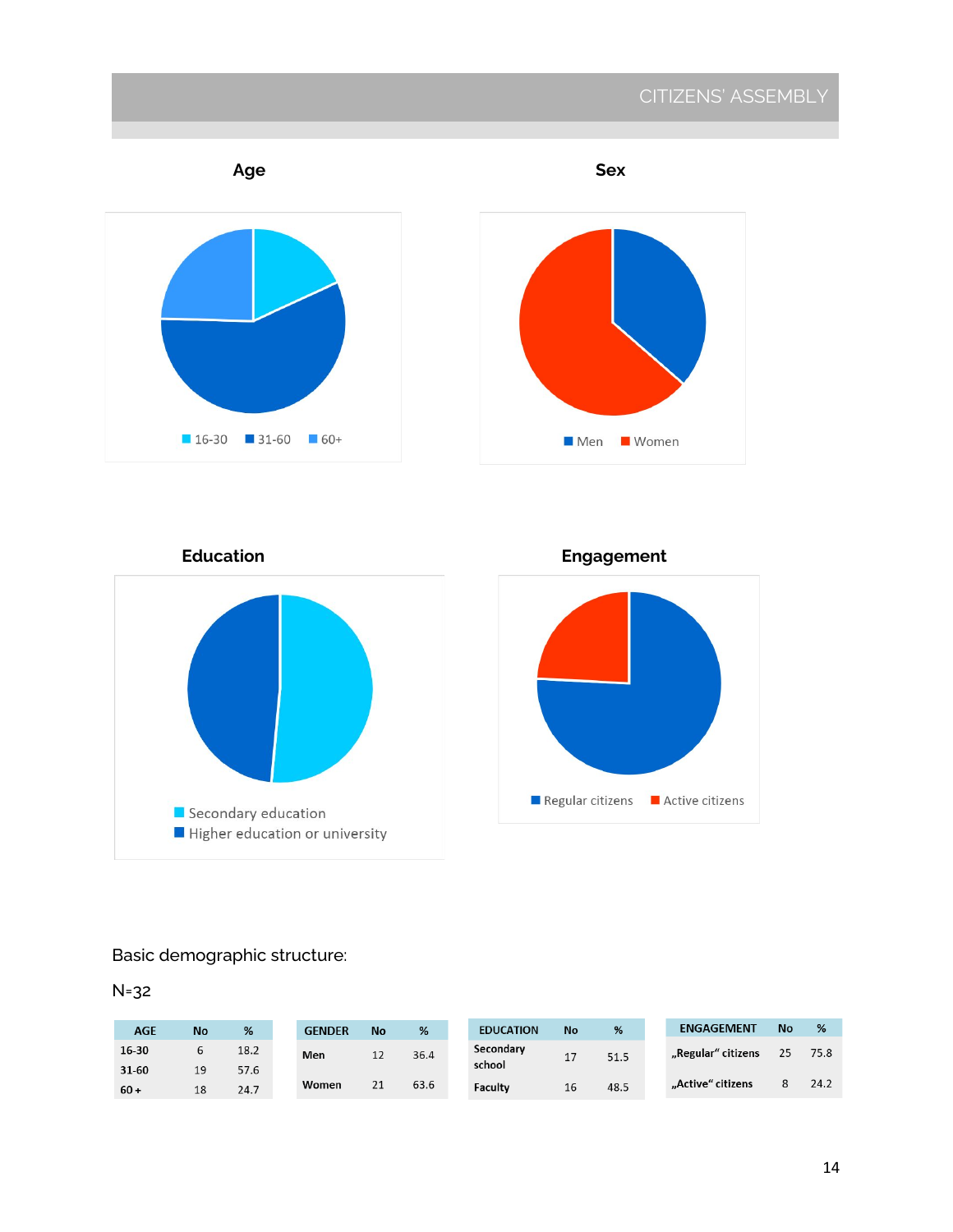AMONG THE "REGULAR" CITIZENS, THERE WERE THOSE WHO COULD BE ADDITIONALLY AFFECTED BY THE PROBLEM OF AIR POLLUTION, OR BY THE MEASURES AND SOLUTIONS FOR OVERCOMING IT, INCLUDING:

- Parents of dependent children (aged 10-12)
- Household members that use individual fireplaces fueled by pellets
- Household members that use individual fireplaces fueled by coal or wood
- Household members with the heating systems connected to the plant
- Household members that use electrical heating systems
- Household members on the outskirts of Valjevo
- Low-income household members
- Employees of Krušik

#### ACTIVE CITIZENS, REPRESENTATIVES OF THE INITIATIVES<sup>3</sup>:

- "Lokalni front Valjevo" (Local Front Valjevo)
- "Lokalni odgovor" (Local Response)
- "Eko Gerila" (Eco Guerilla)

In addition to the participants in the above categories who discussed the topics in small groups, representatives of various areas of expertise, civil associations and decision makers took part in the plenary sessions.

#### <span id="page-14-0"></span>EXPERTS

- Vladimir Đurđević, Faculty of Physics, University of Belgrade
- Dragana Đorđević, Institute of Chemistry, Technology & Metallurgy
- Jelena Đuričić, Institute of Chemistry, Technology & Metallurgy
- Aleksandar Jovović, Faculty of Mechanical Engineering, University of Belgrade
- Marija Petrović Marković, "Valjevska posla" Portal
- Jovan Grujić, Organizations "Eko Gerila Valjevo" and SPREG Fair
- Ognjan Pantić, Belgrade Open School

 $3$  An invitation was sent to Andrija Petrović from the organization "Da Valjevo prodiše" (Let Valjevo Breathe), but he did not attend.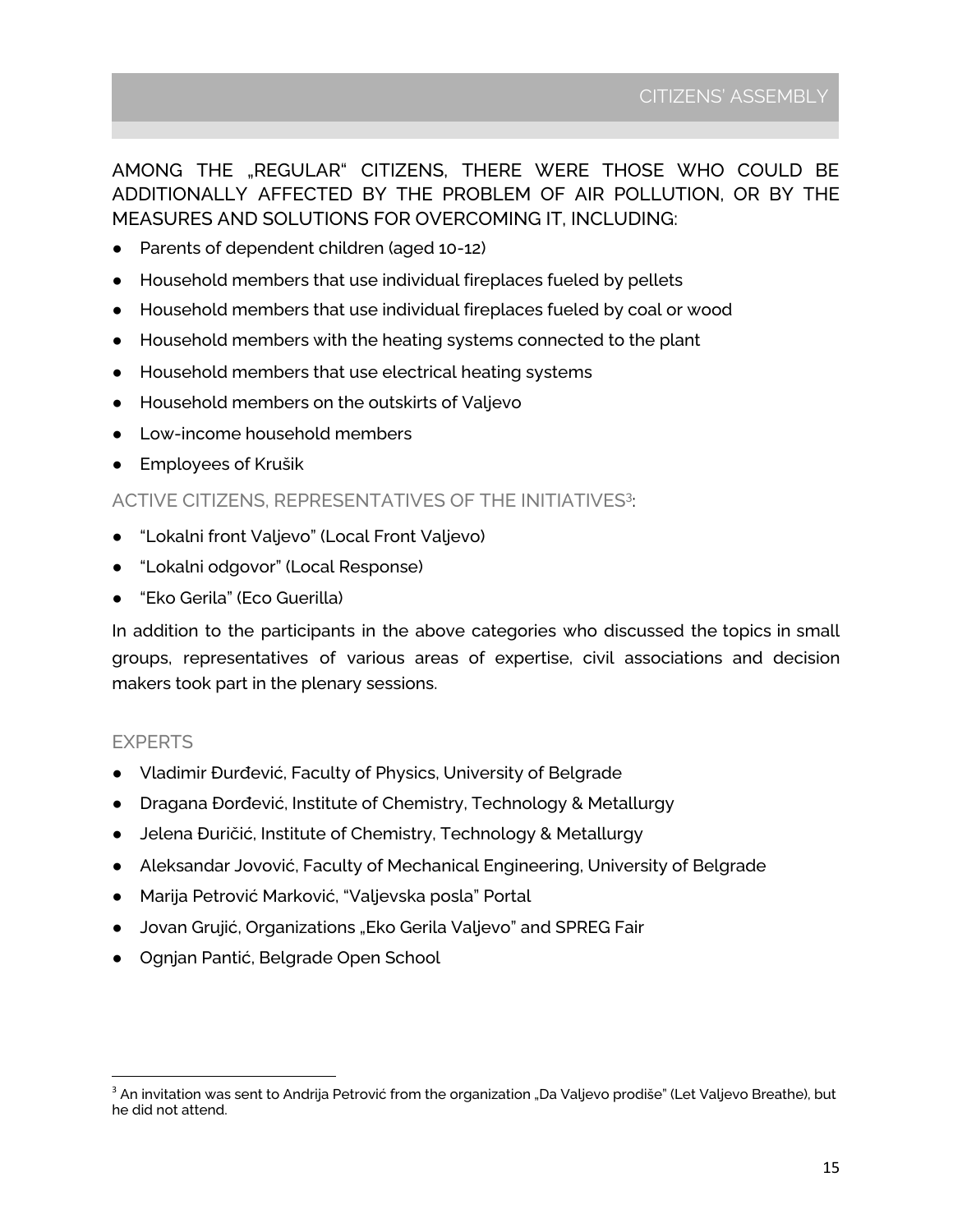#### <span id="page-15-0"></span>DECISION MAKERS<sup>4</sup>

- Milica Spasenić, Occupational Safety and Health Service at Krušik
- Ljubomir Radović, Representative of the Local Front Valjevo in the Town Assembly

#### THE PROCESS OF (DELIBERATIVE) DISCUSSION

#### ATTITUDES AND REACTIONS REGARDING AIR POLLUTION PRIOR TO THE DELIBERATIVE DISCUSSION

The continuously contaminated environment has immediate and lasting effects on the citizens of Valjevo. In this regard, the citizens' perception of the situation, their attitudes and concerns can be observed through several key points:

- People worry a lot about their health
- Air pollution affects the organization of everyday life, new forms of behaviour develop as people spend more time at home or leave the town
- There is no official and easily accessible information on the immediate harm to health, major polluters, planned and taken measures
- Civil associations raise awareness
- Local government is perceived as quite inert, and the initial requirements for connecting households to district heating are not stimulating
- The need for a comprehensive solution is evidently urgent.

#### CITIZENS FEEL THAT THEIR HEALTH IS AT RISK

The situation in the town is described as cataclysmic: the problem is visible to the naked eye, it creates tangible respiratory problems and permanently damages health. Information on pollution levels is not readily available on a daily basis and there is no clear awareness either of the consequences or of the protective measures. Many personal testimonies concerning direct respiratory issues were presented at this civil assembly:

"You can see the sun when you're outside the town, but here in town it's gray. The problem is *very visible." Female citizen, aged 30-60*

<sup>4</sup> Invitations for the assembly were also sent to Aleksandar Purić (Department for Urbanism, Civil Engineering, Traffic and Environmental Protection), to a representative of the Serbian Environmental Protection Agency and to Zoran Stepanović (Public Services Company JKP Toplana), but they didn't respond. The invitation was accepted by Đorđe Pavlović (delegate of SPS) and Branka Antić (Health Centre Valjevo), though they didn't show up at the Citizens' Assembly.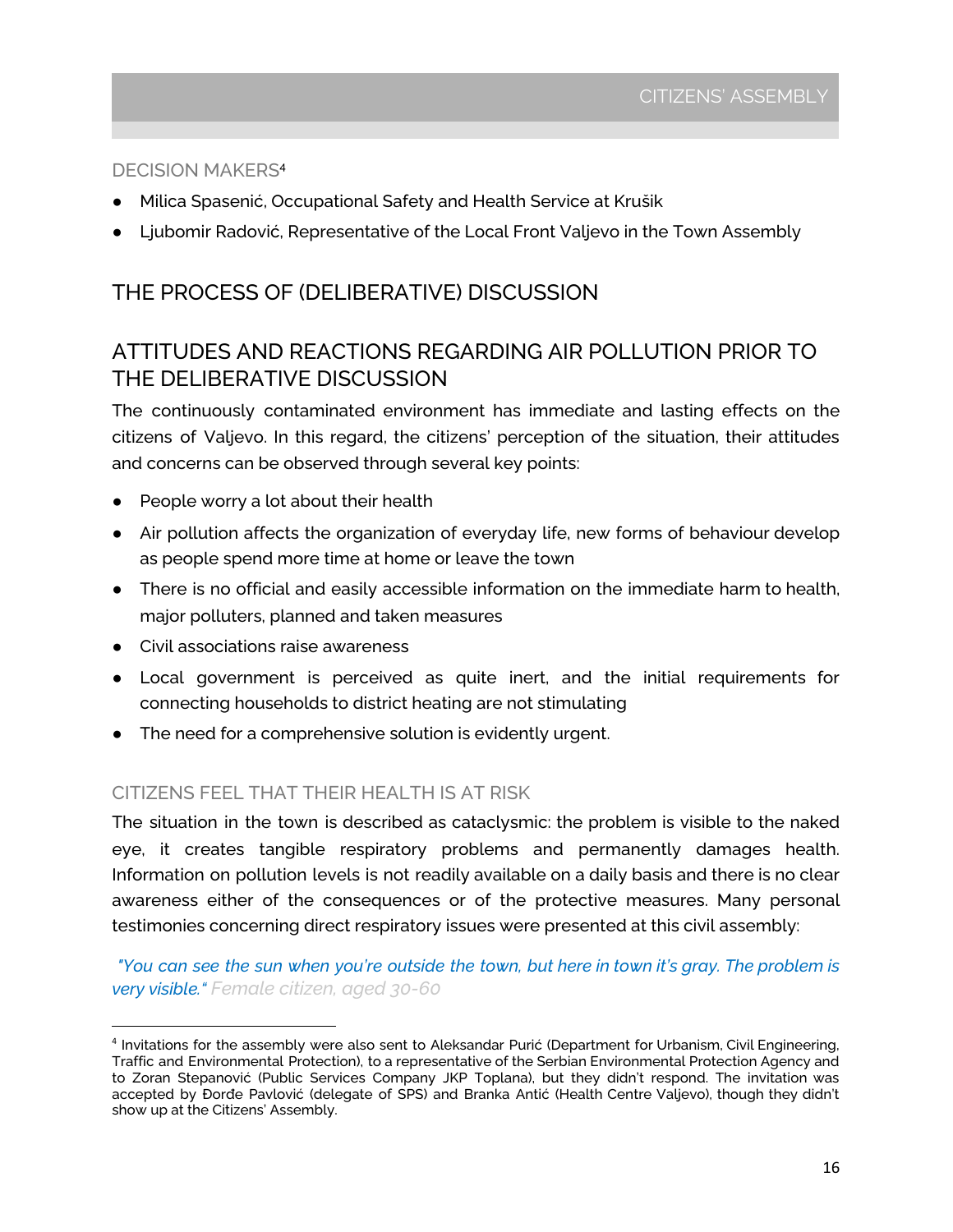"I am allergic and I do not go out in the streets anymore. There is also a problem of airing, *you get more bad smell, smog, soot, what not." Female citizen, aged 30-60*

*"I am asthmatic and every year my condition gets worse and the number of air pumps increases." Female citizen, aged 30-60*

"You can feel the soot, the tingling in your nose. It simply stinks. It's a silent killer, if we *consider the long run. But no one has ever considered the long run, 15-20 years." Female citizen, aged 16-30*

*"No airing, that's what they are asking now. There's nothing clean entering our homes from the outside... " Female citizen, aged 60+*

#### THE PROBLEM AFFECTS THE FLOW OF LIFE: PEOPLE SPEND TIME AT HOME OR LEAVE THE TOWN

Beside health, excessively polluted air affects other forms of behavior. People cover their noses, they avoid going outside, they don't air their homes, and for some time now internal migrations can be observed - people move from the center to the outskirts of Valjevo, but they also consider moving out of town. In the extreme scenario (the actual one if nothing changes), the question arises: will the town end up completely abandoned, or will everyone who remains become ill?

*"I'm very comfortable with these corona masks. I normally wear a scarf, and when I pull it* over my nose, you can see exactly what we breathe in. Am I supposed to leave the town at the *age of 50-60, because I can't breathe in it?!" Female citizen, aged 30-60*

"I go outdoors, I try to keep out of Valjevo as much as possible, but the children will pay the *price. With their health. My son had asthma, we cured him, but there are still small issues." Female citizen, aged 60+*

#### NOT ENOUGH OFFICIAL INFORMATION

As citizens have different views on who the major polluters are, the big question remains: who are the big polluters? The official answer to that question is unknown, because the register of polluters is incomplete. There are various assumptions: individual fireplaces, vehicles, Krušik Power Plants, but the position of the town could also be blamed alongside the additional air trap created in the town by the construction of the settlement Kolubara 2.

*"We don't know what pollutes us." Female citizen, aged 30-60*

*"I think that the biggest problem is individual fireplaces, and that the most realistic thing is to do something about that first." Female citizen, aged 30-60*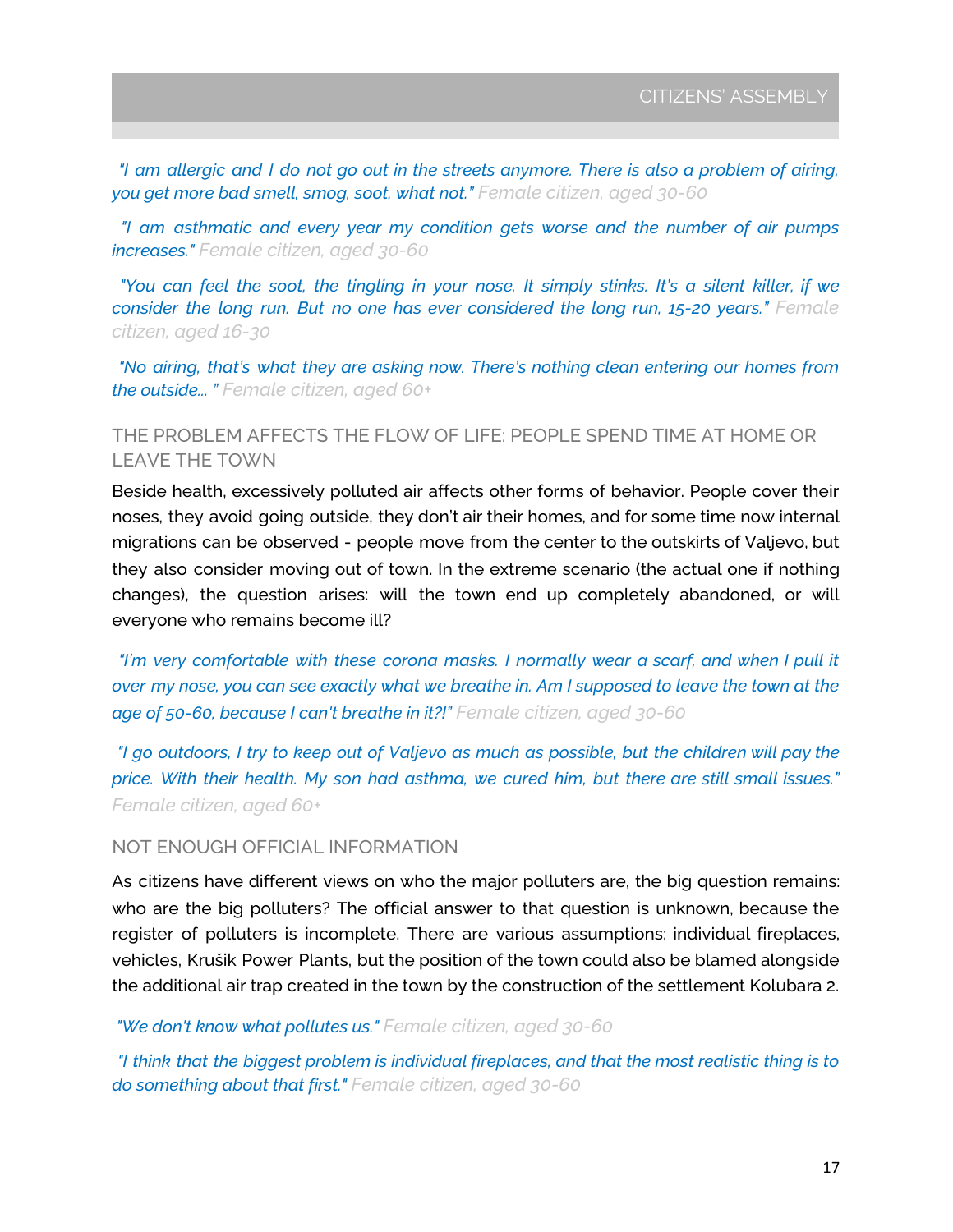*"Road traffic has been in focus for 10 years. Krušik appears only in 2016. And individual fireplaces seem to be only second-order pollutants." Active female citizen, aged 30-60*

*"Valjevo was considered second in former Yugoslavia in terms of the number of cars, after Maribor." Active male citizen, aged 30-60*

*"Valjevo does not have its own natural filtration. It is closed on all sides. Especially since the settlement Kolubara 2 was built." Active female citizen, aged 30-60*

*"The single biggest polluter is the Krušik Power Plant. Almost everything is already known about that, except how it will change!" Male citizen, aged 60+*

CIVIC INITIATIVES ARE RECOGNIZED, BUT THE LOCAL GOVERNMENT IS SEEN AS RELATIVELY PASSIVE - ONE FEELS HELPLESS, BECAUSE NOTHING HAPPENS AT THE MACRO LEVEL.

Awareness of the problem of air pollution is rising among citizens, and it is clear that this problem must begin to be addressed systematically. Civic initiatives are seen as important actors of awareness-raising, local media are expected to put even more pressure on the government, local government seems disinterested, and the national government is expected to finance and control the local government. There is a great eagerness among the citizens to engage in solving the problem, as much as it's possible within their areas of activity and as long as there is relevant support from the decision makers.

*"I started following that pollution 30 years ago. Nothing is being done there. Many representatives of the town government come and go, they all promise things, like Santa Claus. People, citizens' assemblies are alright, but only God can help us, if the town government doesn't commit to do it. I fled the town because there is no help here. The town* children have fled the town. There is no one here who will raise his fist and go. I fled so as not *to see this evil." Female citizen, aged 60+*

*"Last year, the mayor said that the two-lane streets in Valjevo are busier than the Batrovci Border Crossing." Citizen, aged 30-60*

*"The media needs to put pressure on the town authorities to get something started." Male citizen, aged 16-30*

#### LACK OF SUCCESS OF PREVIOUS INITIATIVES

Although some initiatives to solve the problem of individual fireplaces can be recognized, such as subsidized connections to district heating, that policy hasn't been adequately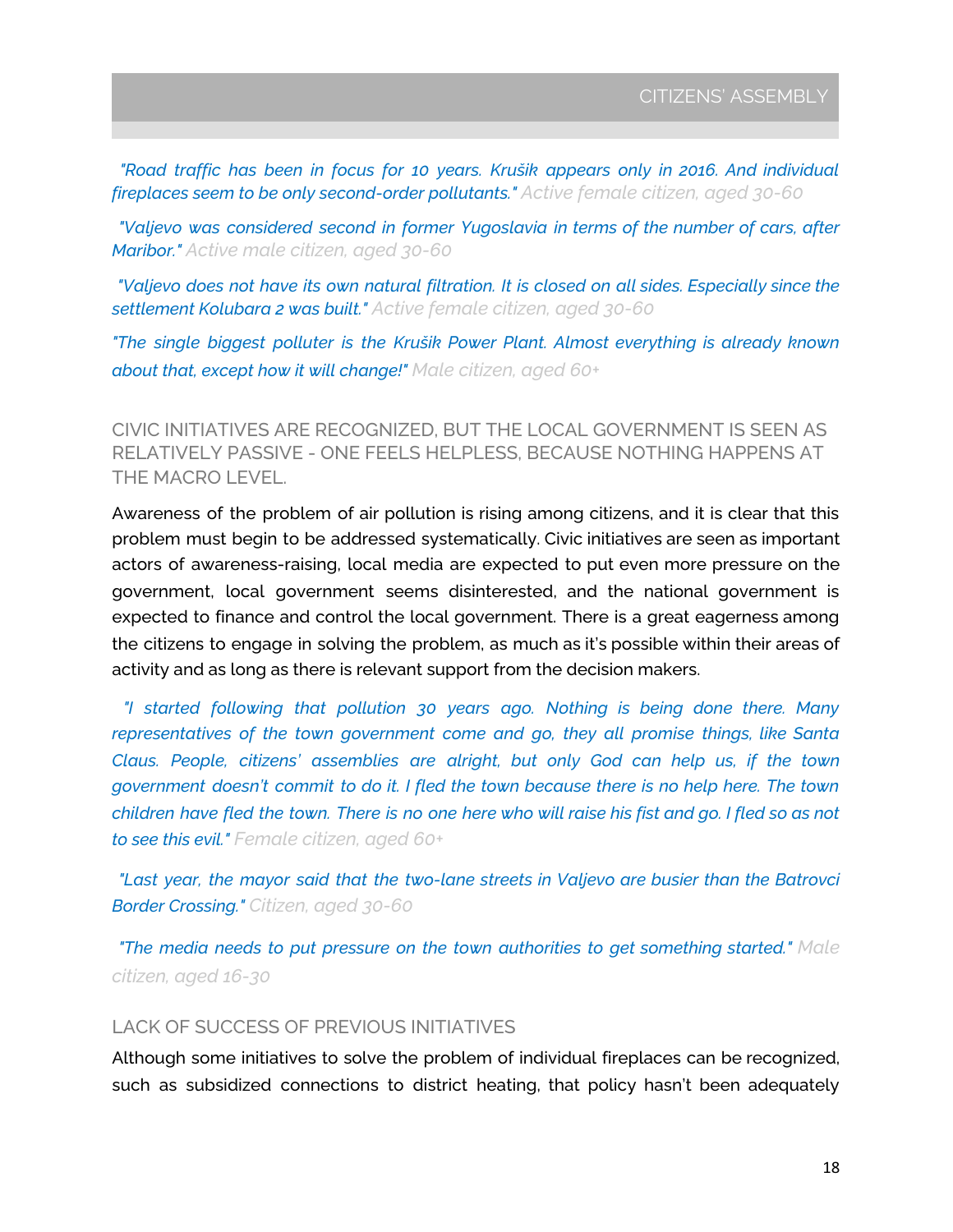implemented all the way - the offer is still expensive and unaffordable to the local population. Due to the difficult economic situation, short-term personal benefits are preferred to colossal future collective advantages - cheaper (and worse) coal and even the use of harmful household waste for heating!

*"The connection costs 1500-2000 EUR, and this is meant for someone with a pension income of 15-30 thousand dinars..." Male citizen, 30-60 years*

*"People don't have the money to buy good quality coal. Half of them are interested in getting district heating, half of them are not." Female citizen, aged 30-60*

*"Heating in Valjevo is the most expensive in Serbia!" At 9.30 pm, the heating is turned off. They didn't encourage citizens to give up on the comfort of their individual fireplaces through any benefits or by making it easier for people to connect to district heating." Female citizen, aged 30-60*

*"Plastic and rubber are found in every household, that's something we call waste. And when it becomes a necessary evil, they use that too (for heating). Fabrics, shoes. Whatever's available." Female citizen, aged 30-60*

"There are people who buy that waste, but it's not clear where it ends up. Is it for recycling..." *Active male citizen, aged 30-60*

#### THERE IS A NEED FOR COLLECTIVE ORGANIZATION AND PERSONAL INITIATIVE

The vast majority respects the work of independent associations. While we wait for the official and comprehensive solutions from the authorities, there is a need for the further raising of awareness and the need for everybody to join efforts in solving the problem, both among the organizations and among the citizens. This, clearly, is everyone's life problem.

*"I'm not informed, I know about perhaps two associations, but why are there 10 of them, why don't they unite?" Male citizen, aged 30-60*

*"The government in Valjevo is organized in a way that makes it dependent on the government in Belgrade. We are fighting to do something ourselves. We are doing what we think is best, so maybe that's the reason why there are many different organizations." Active male citizen, aged 30-60*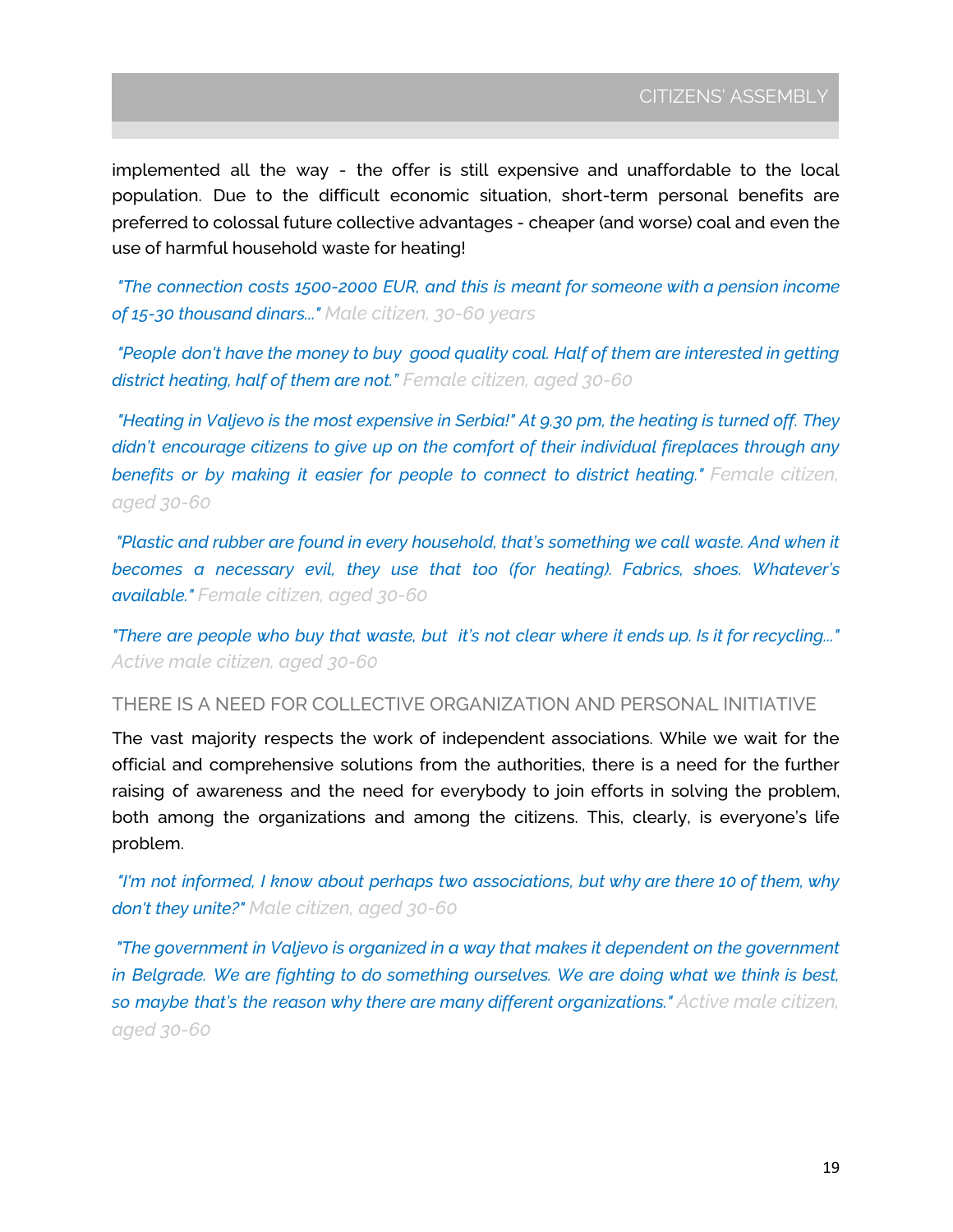*"There are several organizations and associations. Each in its own way tried to put pressure on the government and reach out to the citizens to make them aware." Active male citizen, aged 30-60*

"We have to start it on our own, because obviously the town is doing little. Or nothing at all." *Female citizen, aged 30-60*

*"It's a complete disaster. We are all aware of everything. Fortunately, we have these ways to communicate among us. I also see that this topic increasingly gets in the focus of social media. It seems to me that the situation is becoming worse and worse." Male citizen, 30-60 years*

#### KEY TOPICS DISCUSSED WITH EXPERTS

Informing the citizens is a key step before action and there are many issues that citizens wanted to hear the experts comment on. The questions can roughly be grouped into the following topics:

- What is the specific impact on health?
- Who are the main polluters?
- What does the data say about the pollution, polluters and possible solutions?
- What is the potential of green areas?
- What can an individual do?

#### SPECIFIC QUESTIONS FOR EXPERTS AND DISCUSSION

The experts followed all the issues raised in the plenary discussion very carefully and they all tried to share as much information as possible within the given time frame. Some of the questions were posed only within the groups and were not mentioned in the plenary discussion but are listed below, so that they can be answered on some other occasion.

#### WHAT'S THE SPECIFIC IMPACT THE AIR POLLUTION HAS ON HUMAN HEALTH?

Although it is clear in principle that there are health consequences, there is a great need to find out about what the specific diseases are, who is the most vulnerable and when - at what stage of development and in which season, as well as what protective measures can be taken.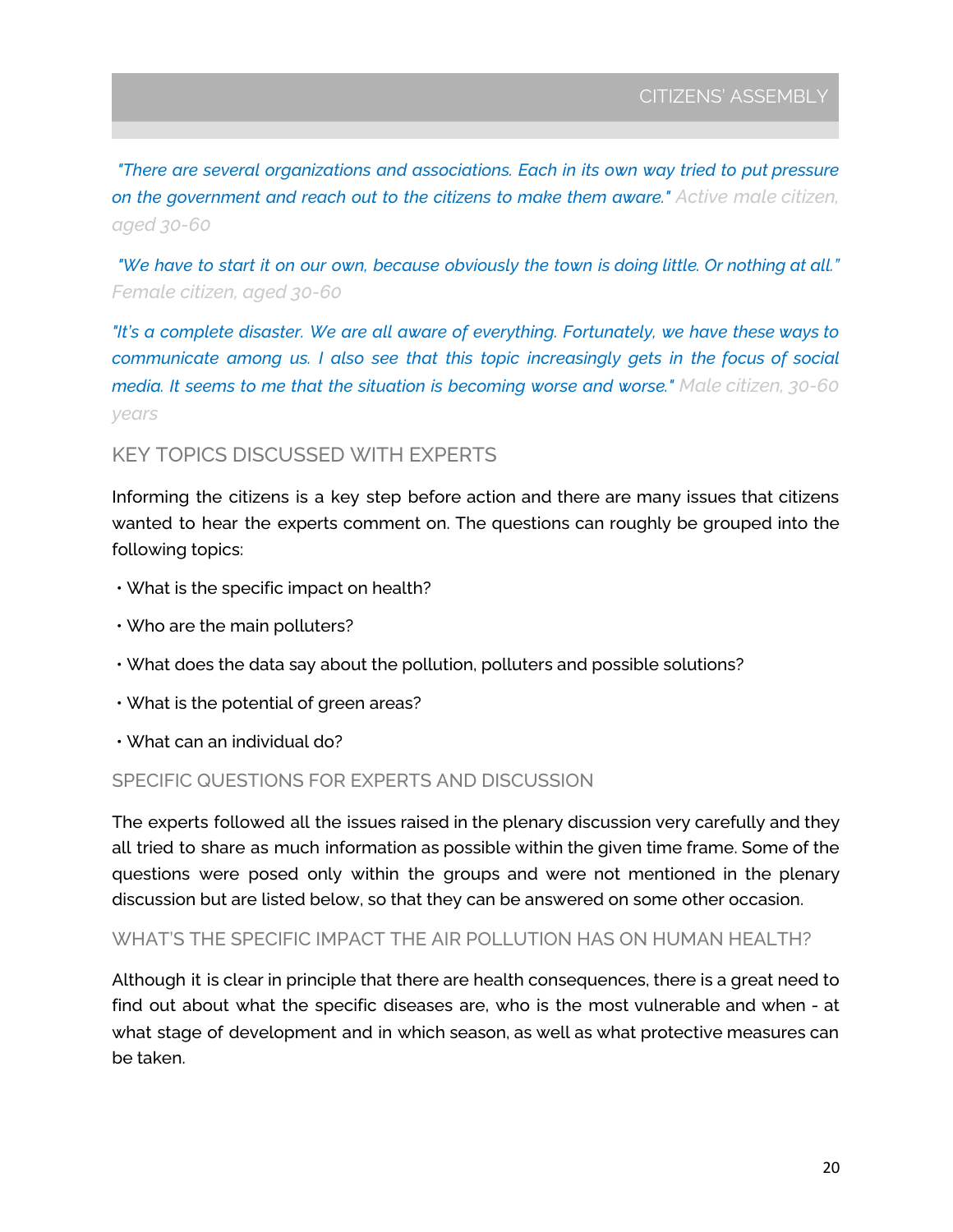#### **1. What do expert studies say about the consequences of air pollution on human health? In which periods are which populations most jeopardized and what are the proposals for the protection of people?**

Jelena Đuričić, from the Institute of Chemistry, Technology & Metallurgy, mentions that Valjevo is the most polluted town out of 11 cities analyzed in the report of the regional office of the World Health Organization, which examined this problem between 2010 and 2015. The report states that the air is polluted 5 months a year and that about 600-700 people die due to exposure to pollution. The biggest problem is the winter period and the heating season, and children, the elderly and the people suffering from chronic health problems are most severely affected. Đuričić warns that the particles also reach the placenta, which means that such air affects the health of children before they inhale the air for the first time!

The following questions were not asked in person in the plenary discussion due to time constraints, but they remain open because the answers are important.

#### **2. How long must the human body be exposed to air pollution before its health deteriorates?**

**3. How much can a simple face mask help against these particles?**

#### **4. How does air pollution affect children who had eczema at the age of 2-3? Will this affect them later in life?**

#### HOW AND TO WHAT EXTENT CAN CREATING GREEN AREAS HELP?

Creating green areas is seen as a well-known and relatively affordable form of ecological development, the first line of defense against polluted air. However, according to the experts, it can only be an accessory and not the principal means to counter air pollution.

#### **5. How much green space would be needed to make the situation better?**

#### **6. Which plants are most effective in neutralizing pollution?**

#### **7. How does one raise the level of ecological awareness? Planting, creating green areas and parks?**

Vladimir Đurđević, from the Faculty of Physics, points out that the problem of air pollution in Valjevo is a large-scale issue and that the focus should primarily be on major polluters. He emphasizes that the existing green areas should be maintained, as they are useful since one part of the pollution remains on the leaves instead of being suspended in air and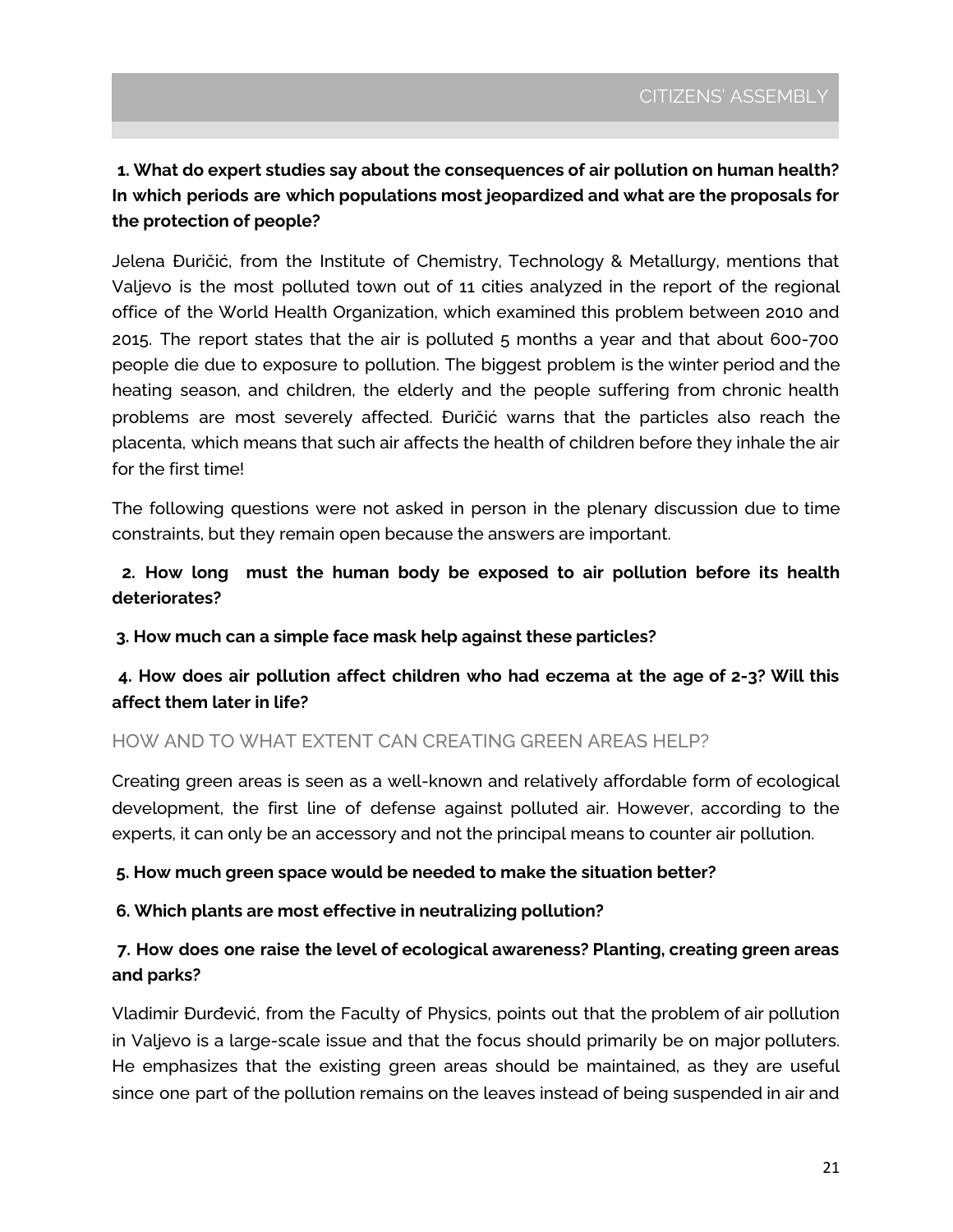the trees absorb water. However, he points out that creating green areas is still "fine cosmetic work" which can be done when the original polluters are finally put under control.

**8. What are the effects of air pollution on land and water, how long do they last and how can they be eliminated?**

**9. What is the connection between climate conditions and air pollution? What is the condition of the ozone layer? Does this also somehow affect air pollution? Are we here dealing with air pollution on a global scale?**

#### **10. Is the increasing fog a consequence of air pollution?**

Vladimir Đurđević, from the Faculty of Physics, explains that a larger number of foggy days can be an indicator of pollution: *"In order for water to condense in the air or to form small droplets there must be some particles on the surface of which the water will condense, so high pollution helps fog to form more easily."*

WHAT DOES THE DATA SAY ABOUT POLLUTION, POLLUTERS AND POSSIBLE MEASURES?

There is a great need to identify the polluters as one of the first steps towards solving the problem. There is considerable consensus among the participants in the panel that Krušik is one of the major polluters but that its exact impact is not known, and also that the individual fireplaces greatly contribute to the poor air quality.

#### **11. What is the main cause of excessive pollution?**

#### **12. Which are the main polluters?**

Dragana Đorđević, from the Institute of Chemistry, Technology and Metallurgy, emphasizes that the lignite used for heating is extremely poor in quality, that it contains arsenic, mercury and sulfur and up to 70% of inorganic substances; it develops a large amount of ash, and has a significantly higher moisture content after the 2014 floods. She also reminds that lignite was primarily used as an industrial fuel and that it was only subsequently transferred to households, which do not possess purification systems. According to some estimates, Krušik consumes 50-70 tons of lignite a day, and 85% of households use individual fireplaces, most of which are fueled by lignite. There is an assumption that the toxic emissions from Krušik are even higher in cases when secondary raw materials are produced there, when sand molds containing resin are used, and in addition to this there is a concern that an inadequate gas purification system is used. As an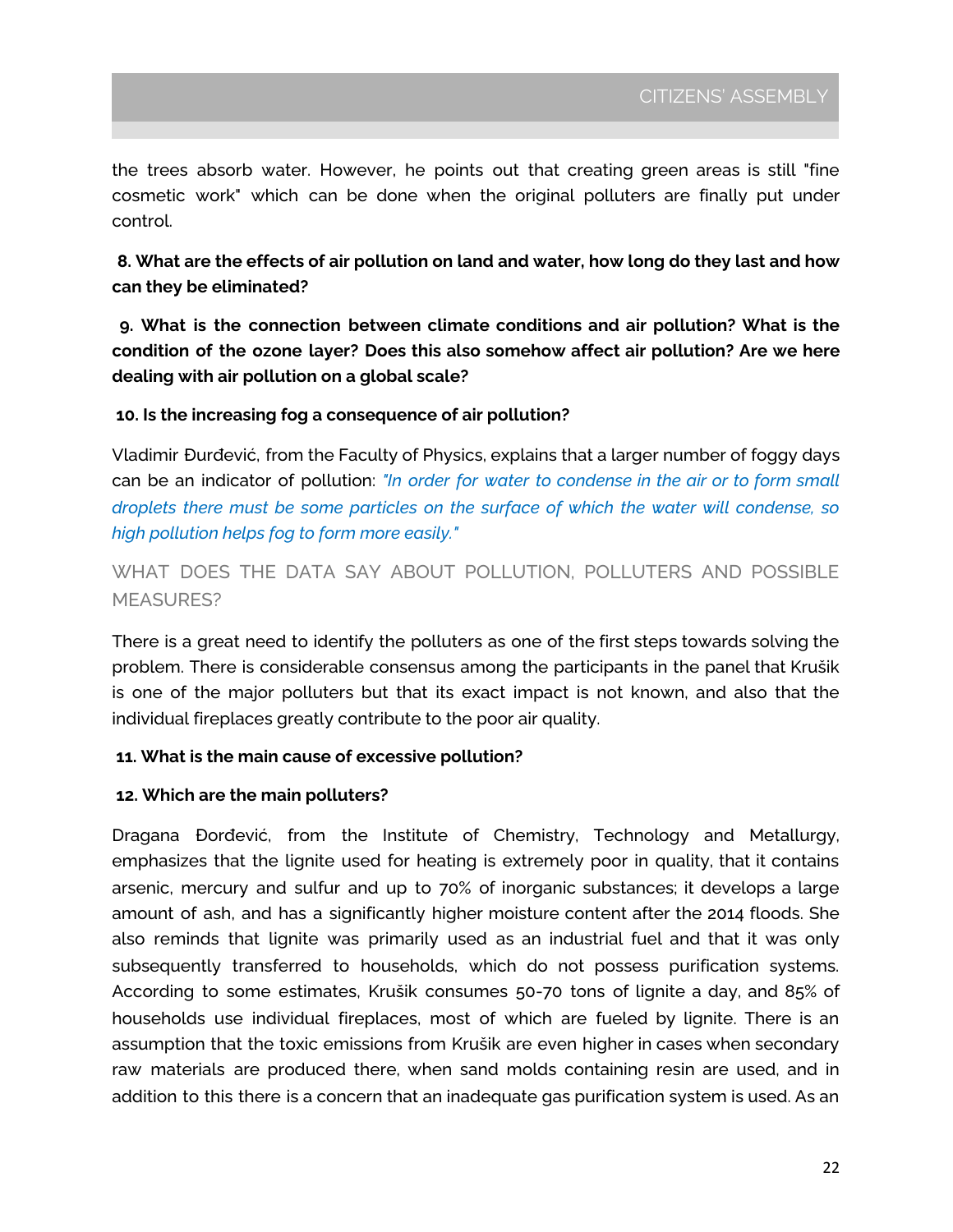alternative to lignite, Dragana Đorđević emphasized the potentials of biogas extracted from biomass and thermal water - which the citizens are particularly enthusiastic about.

Aleksandar Jovović, from the Faculty of Mechanical Engineering, has understanding for citizens and defends individuals: *"It is not the citizens' fault. They can be uninformed, poor.* Every citizen will try to spend as little as possible. The price of the pellets is 200-300 EUR per *ton, I think most people can't pay that. Plus they have no insulation in the house. Not to mention a new boiler."*

There is also a need to identify and recommend sustainable heating methods.

#### **13. Which solution is most economically acceptable?**

**14. Can someone calculate the actual price of district heating, as an investment and as a cost, in comparison to the rate of consumption and price of solid fuel heating?**

#### **15. Is it possible to perform energy efficiency studies covering the entire town?**

Aleksandar Jovović, from the Faculty of Mechanical Engineering, mentions that the economic estimates of investments in reducing pollution exist and that they show that the price of not investing in the energy sector is 30 times higher than the cost of taking care of people's health! He adds: *"When you need to build a plant, you need to have ready money,* and when you treat people, that cost is dispersed in the budget and if you don't want to see it, *you don't see it."* That calculation demonstrates that*: "Coal (is) the cheapest if you don't include the cost of citizens' lives."* The return on investment is not perceived as quick, and it can be an obstacle to investments. He suggests certain solutions, e.g. that the heating plant should supplant a greater portion of individual fireplaces and thus use all its capacities, or that the local authorities take part in state competitions for public facilities.

Marija Petrović Marković, from the portal "Valjevska posla", states that during the pandemic emergency period this year the pollution levels were not measured for as many as 23 days because the people responsible for measuring were mostly absent due to epidemiological reasons. This will consequently produce distorted results for this year.

#### **16. To what extent does the Stubo-Rovni dam affect pollution?**

For the possible influence of the Stubo-Rovni dam, Vladimir Đurđević from the Faculty of Physics states that it is empirically imperceptible and that the changes in the air might be related to limited areas, not to the town more broadly.

The following questions were not posed or answered in the plenary session due to time constraints, and remain open for comments: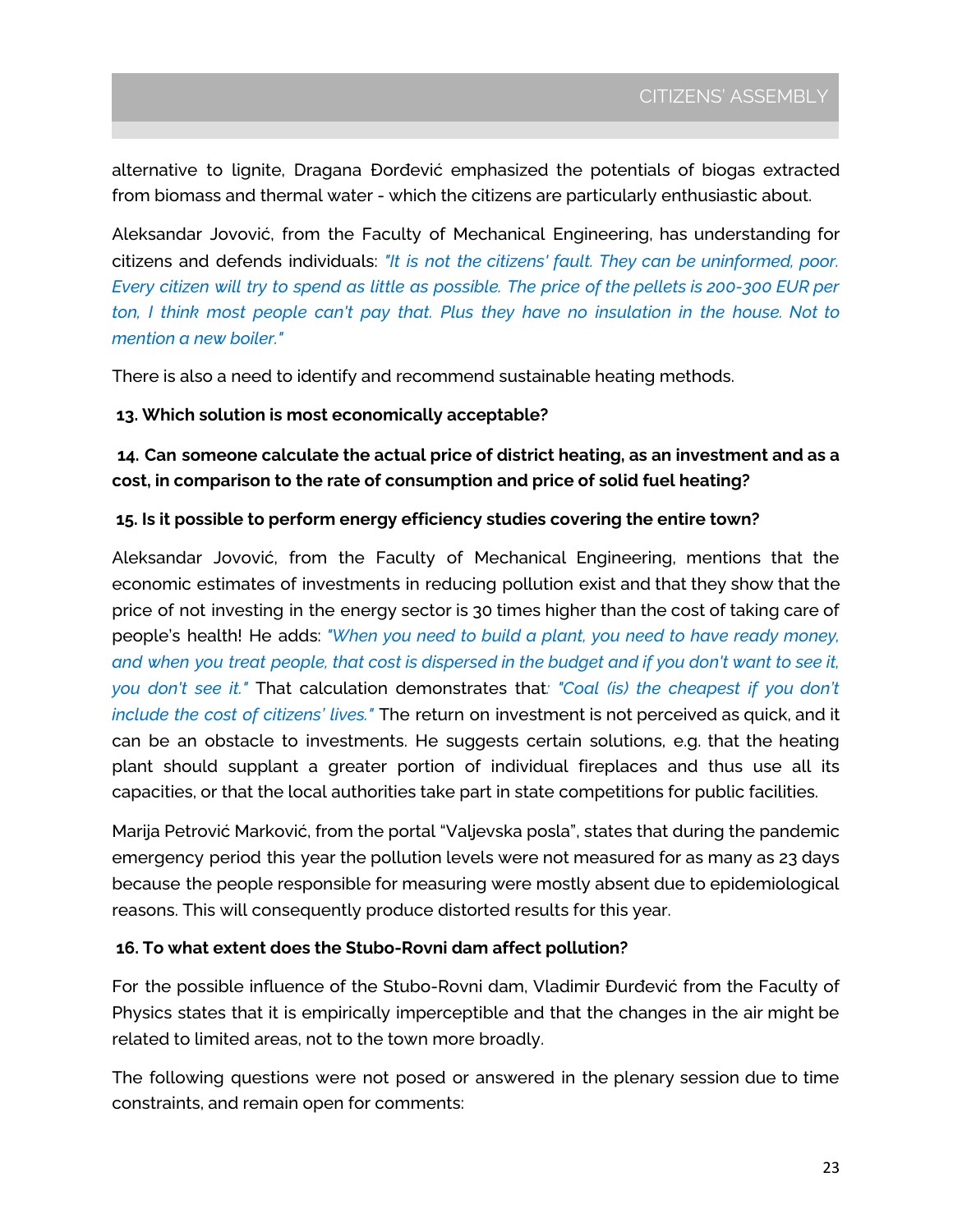**17. What should be the priority in conditions of limited resources?**

**18. What is the quality of the coal you buy? Which is the most caloric one, which is of highest quality?**

**19. Is there data available on the number of individual households heated by solid fuels, and the amount of coal and wood that is sold annually?**

**20. How much does the number of cars in Valjevo affect air pollution, in percentages?**

**21. What types of cars have the greatest impact on pollution?**

**22. What was happening in SPREG? What progress has been made? What is the price of the heating connection?**

QUESTIONS RELATED TO ENGAGEMENT AND IMPLEMENTATION OF DECISIONS

#### **23. Who is in charge of the environmental regulations implementation and are people being fined?**

On behalf of the portal Valjevska posla, Marija Petrović Marković states that in some cases external companies analyzed the emissions of certain public institutions, such as the Institute of Public Health, but that these analyses did not show that these institutions were polluters: *"How will they punish them, if the analysis shows they are not polluters?!"* Here, the question of the process of determining the responsibility of polluters and the question of trust in the analyses performed by private companies that are hired by polluters remains open.

The following questions were not posed or answered in the plenary session due to time constraints and remain open to comments:

**24. Do the experts care about provincial cities and towns?**

**25. Why isn't air pollution measuring performed in wintertime?**

**26. Did someone threaten the journalist, what data has she collected?**

PERSONAL RESPONSIBILITY AND OPPORTUNITY TO ACT

Since nothing took place at the macro level, there is a great need to accomplish something on an individual level.

#### **27. What can individuals do to protect themselves and reduce air pollution?**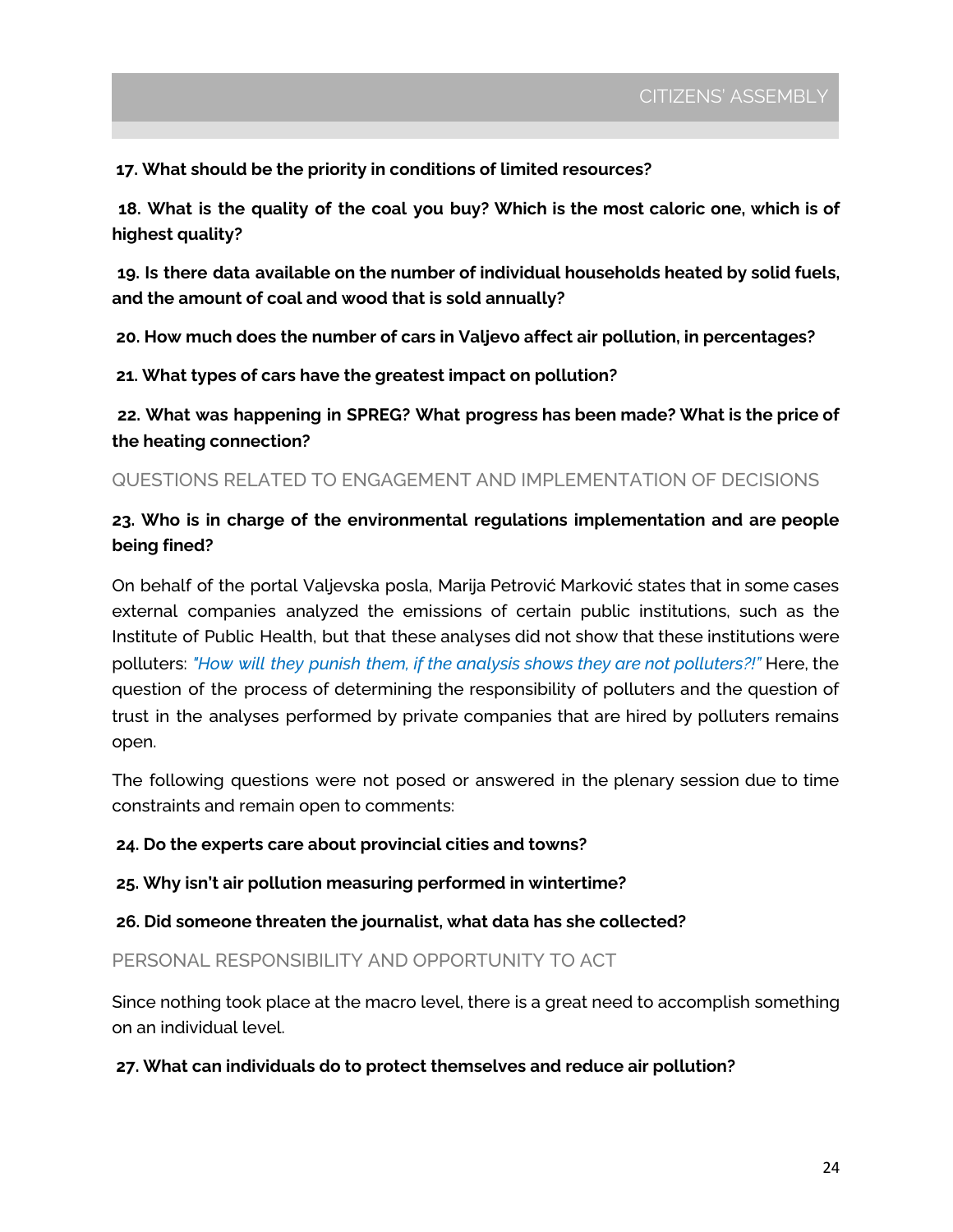Vladimir Đurđević proposes additional protection for the youngest by installing air purifiers in kindergartens and schools. Marija Petrović Marković adds that the Rotary Club Valjevo will donate 10-20 such devices for the maternity hospital and adds: *"They follow the logic that the first breath babies take should be a breath of clean air."* Of course, there is agreement among the panelists that such devices remove particles but do not create oxygen and their effect is similar to "putting a mask on your face but not curing the disease."

Marija Petrović Marković mentions the individuals' strong need to do at least something: "We are crying out for urgent solutions even if it helps only a little, an air purifier, green areas. *Nothing has been done for so many years."*

Jovan Grujić, from the organization "Eco Guerrilla", mentions that a large part of households switched to pellets this summer, and that additional individual solutions can be filters installed on chimneys and a ban on coal.

Ognjan Pantić, from the NGO Belgrade Open School, also encourages the media to inform citizens about pollution, for instance through weather forecasts.

#### **REFLECTING ON THE PLENARY DISCUSSION WITH EXPERTS**

Reactions to the dialogue with experts were extremely positive. The level of interest shown during the dialogue, the data presented, clarifications of the existing dilemmas, specific advice and new proposed solutions are especially appreciated.

Although everyone is aware of the consequences of air pollution, the actual level of pollution looks alarming and mobilizes people to action: to exert pressure on the government and launch individual initiatives.

"I am shocked by this data. If they came out with this data, that the air is polluted for  $5-6$ *months a year, which has effects on human health, and that the mortality from pollution is 3600 people annually, and Valjevo accounts for 20% of that number, and that 1 patient costs the country 100,000 EUR, that is terrifying. All that would push every resident of Valjevo to put some pressure on the authorities. I thought that the first thing I need to do is buy an air purifier. 5 " Female citizen, aged 30-60*

<sup>5</sup> After the Assembly, and in light of the experts' comments, one woman in fact bought an air purifier.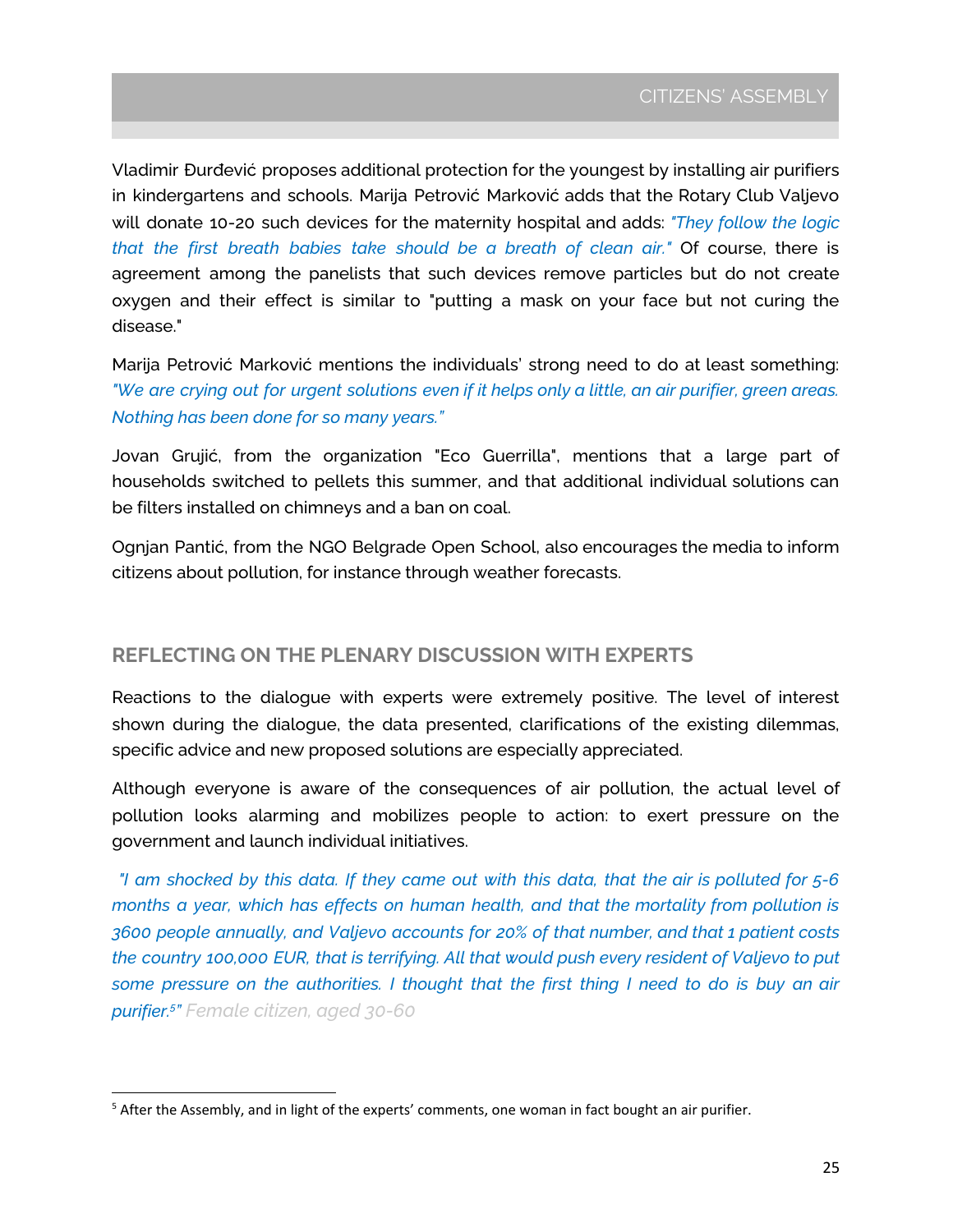*"The only chance we have is that this truth reaches the members of the political party SNS. Because both SNS members and we who are not part of that story are getting sick." Active male citizen aged 30-60*

The need to learn more about specific prevention measures is present: how to protect pregnant women, how to protect the elderly?

There are also expectations that major polluters would finally take responsibility.

*"All this is interesting, but diffuse. We are dealing here with two problems, Krušik and individual fireplaces, which includes myself. We need to see what can be done about these.* For Krušik, the investment of 2,5 million Euros is negligible. It is not negligible only because it is optional. If it were mandatory, it is a small thing for them. Whoever is in the zone must adhere to strict rules. If you are in that green zone, the rules are stricter. If you can bear it." Male *citizen aged 30-60*

The ideas about the use of biogas, biomass, methane, thermal waters and heat pumps attract special attention and give rise to optimism.

#### **KEY TOPICS DISCUSSED WITH DECISION MAKERS**

Citizens are wondering:

- **● Is anything being done or planned at all?**
- **● How can citizens keep themselves informed?**
- **● Information and actions are expected from Krušik.**

Unfortunately, certain representatives of the town authorities and public institutions who confirmed their participation failed to get involved in the civil assembly, which means that most of the questions regarding the local government plans and work remained unanswered.

#### **SPECIFIC QUESTIONS FOR DECISION MAKERS AND DISCUSSION**

LOCAL GOVERNMENT PLANS AND ACTIONS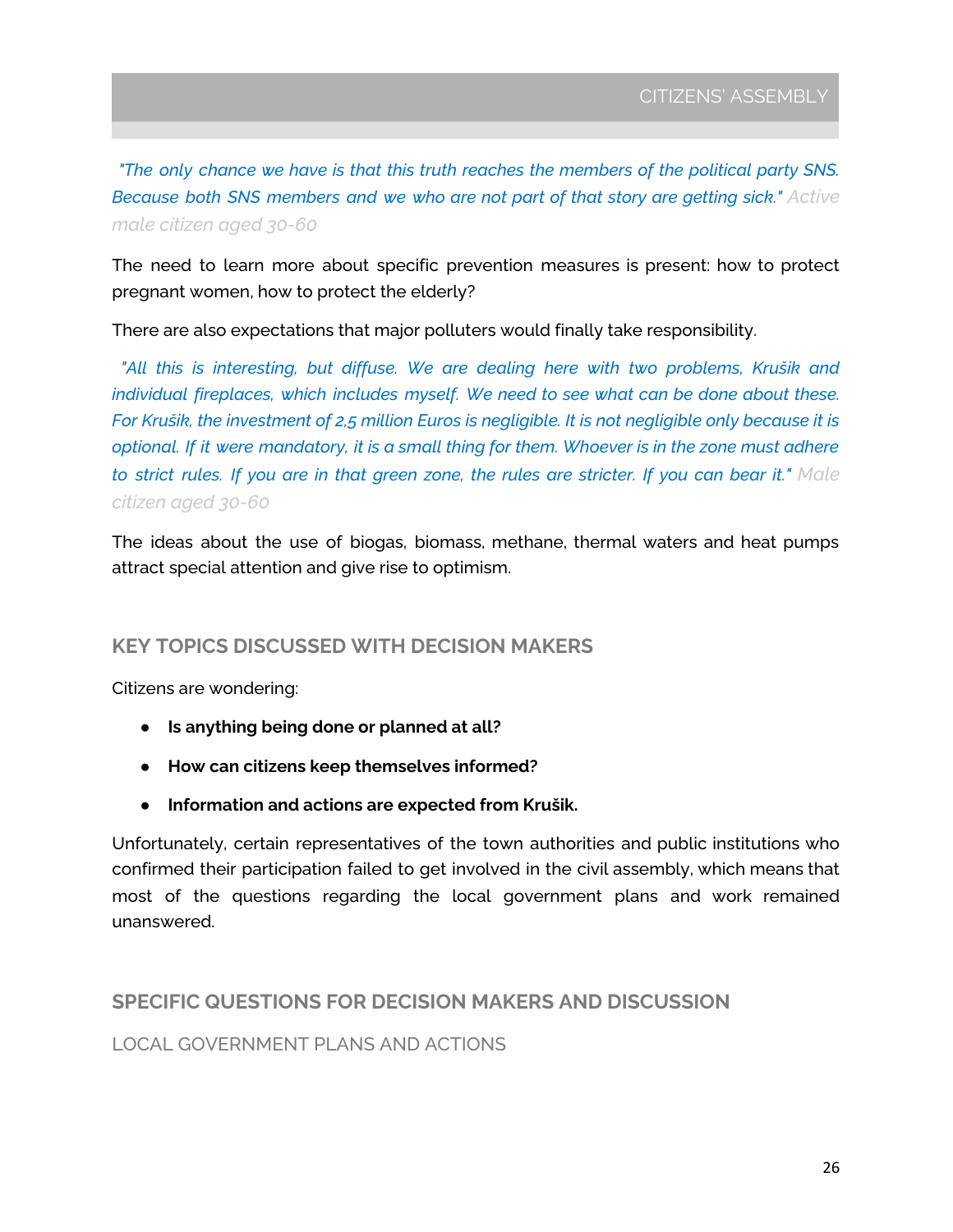Citizens expect information on the actions taken by the local authorities, on the implemented and planned measures, responsibilities of the relevant authorities and allocated funds. Due to the noticeable absence of decision makers we don't have all the answers, but other participants tried to come up with answers in accordance with the available information. Other issues remain open for further addressing.

**28. What was done in the last 4 years? Have any conclusions been drawn and any solutions implemented? Which plans should be realized until the end of this year? What is planned for the next year?**

#### **29. Who is responsible? Does the local government feel responsible?**

Ljubomir Radović, a representative of the Local Front and a councilor of the Town Assembly, emphasizes that nothing is being done about air pollution, that the plan from 2015 does not imply anyone's responsibility and no budget has been used for the purpose of implementing the measures since 2016, even though some plans might have been made. He emphasizes that instead of a single measuring station there should be multiple measuring locations equipped for different particle sizes.

#### **30. When will the measured results be available?**

**31. Is there coordination between the offices within the town administration that deal with construction, urbanism and ecology?**

**32. How are state funds for environmental protection distributed to local governments?**

**33. Should local governments be invested with greater powers regarding environmental protection?**

**34. What happened to the mobile station donated by the British Embassy? Why are the devices for measuring PM particles turned off and why is the institute asking for funds to provide measuring of particles if those devices belong to the local government? Why was the company that measures PM2.5 particles changed?**

Marija Petrović Marković adds, on behalf of the portal "Valjevska posla", that PM2.5 particles are calculated algorithmically, and that the Vatrogas Institute based in Novi Sad, which conducts it, won the project because it bid one million and two hundred thousand dinars less than the local Institute for Public Health. Marija points out as a problem that the tenders are held in November, which has again this year led to an interruption in the measurements at the most critical moments. The device itself belongs to the town of Valjevo and the Institute of Public Health.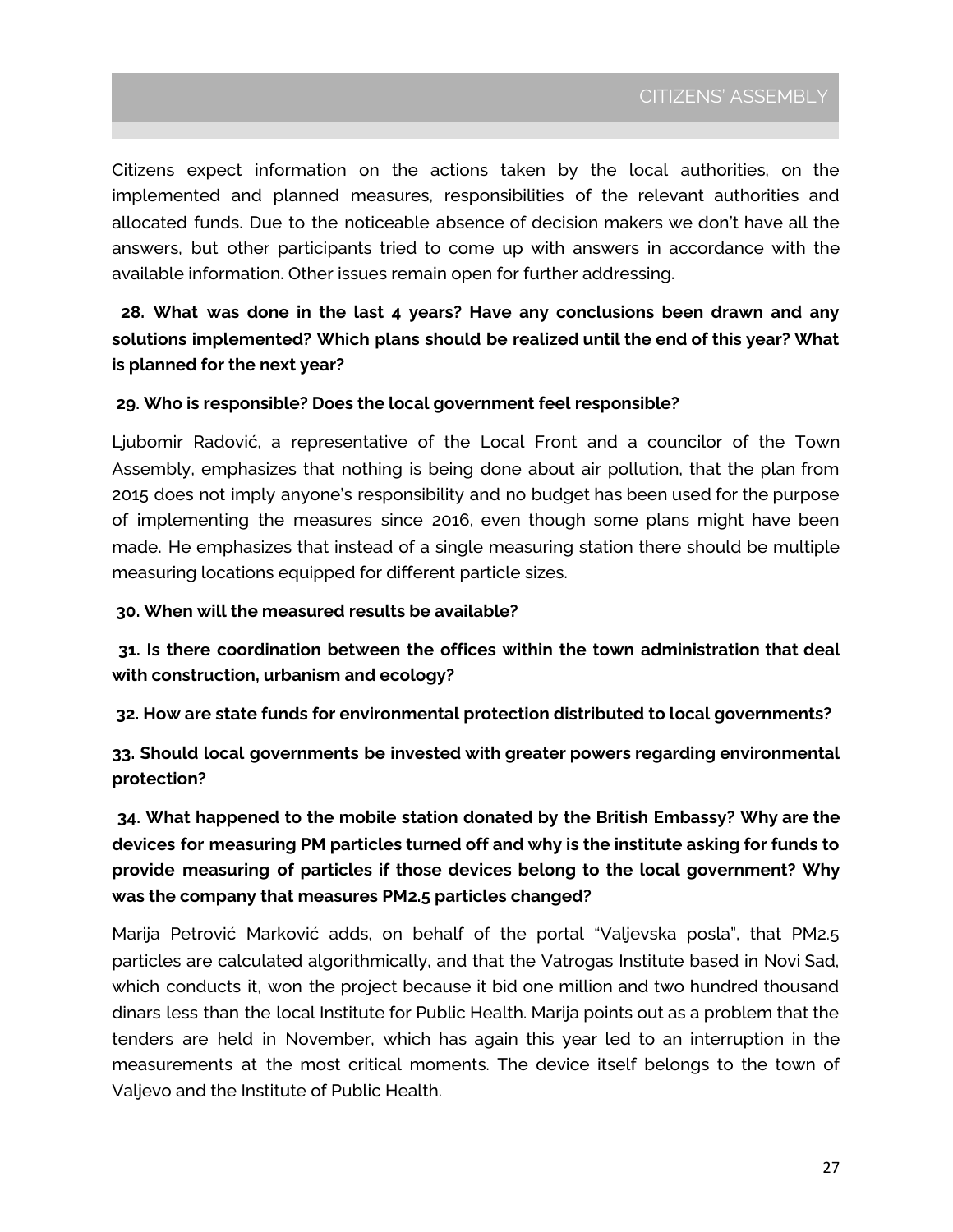The following questions also remain open for comments.

#### **35. What actions is the Health Center in Valjevo taking?**

**36. Why is the district heating price up to 2 times more expensive than that of the individual heating system?**

#### **37. Are there regulations that prevent the whole town from becoming covered in concrete?**

#### THE OPERATIONS OF KRUŠIK

Regarding Krušik and the extent to which it contributes to air pollution, there are two key issues in solving this problem: what is being done to prevent it and who can influence what's being done. There is still no clear information or evidence from the discussion itself that this problem is being addressed in a focused manner, but the fact that the Town of Valjevo can cast its vote in this regard sparks optimism.

#### **38. Does Krušik respect the Law on Health and Safety at Work? Have they introduced any measures to protect employees and citizens? Are workers and citizens warned and protected from the harms of air pollution?**

Milica Spasenić, from the Occupational Safety and Health Service at Krušik, points out that Krušik follows the Law on Occupational Safety and the Law on Environmental Protection, and that workers are warned about the chemical hazards but not about air pollution, because this is a problem of the whole town. She also states that the project for the new boiler room was completed, and that it was submitted to the Ministry for funding.

#### **39. To what extent can Valjevo, as a shareholder, influence decision-making in the Management Board of Krušik?**

Ljubomir Radović from the "Local Front Valjevo", a councilor in the Town Assembly, points out that, although the town of Valjevo has a 22% share in Krušik (which accounts for almost ¼ of the pollution), that share is represented by no one at the Krušik shareholders' assembly, which would be crucial for championing the interests of the citizens. He adds that it is important, for a start, to get information about the exact influence of Krušik. Although finances are mentioned as an obstacle to regulating pollution, it is pointed out here that Krušik was mentioned in the context of different scandals involving amounts of money higher than necessary for the reparation of the power plant.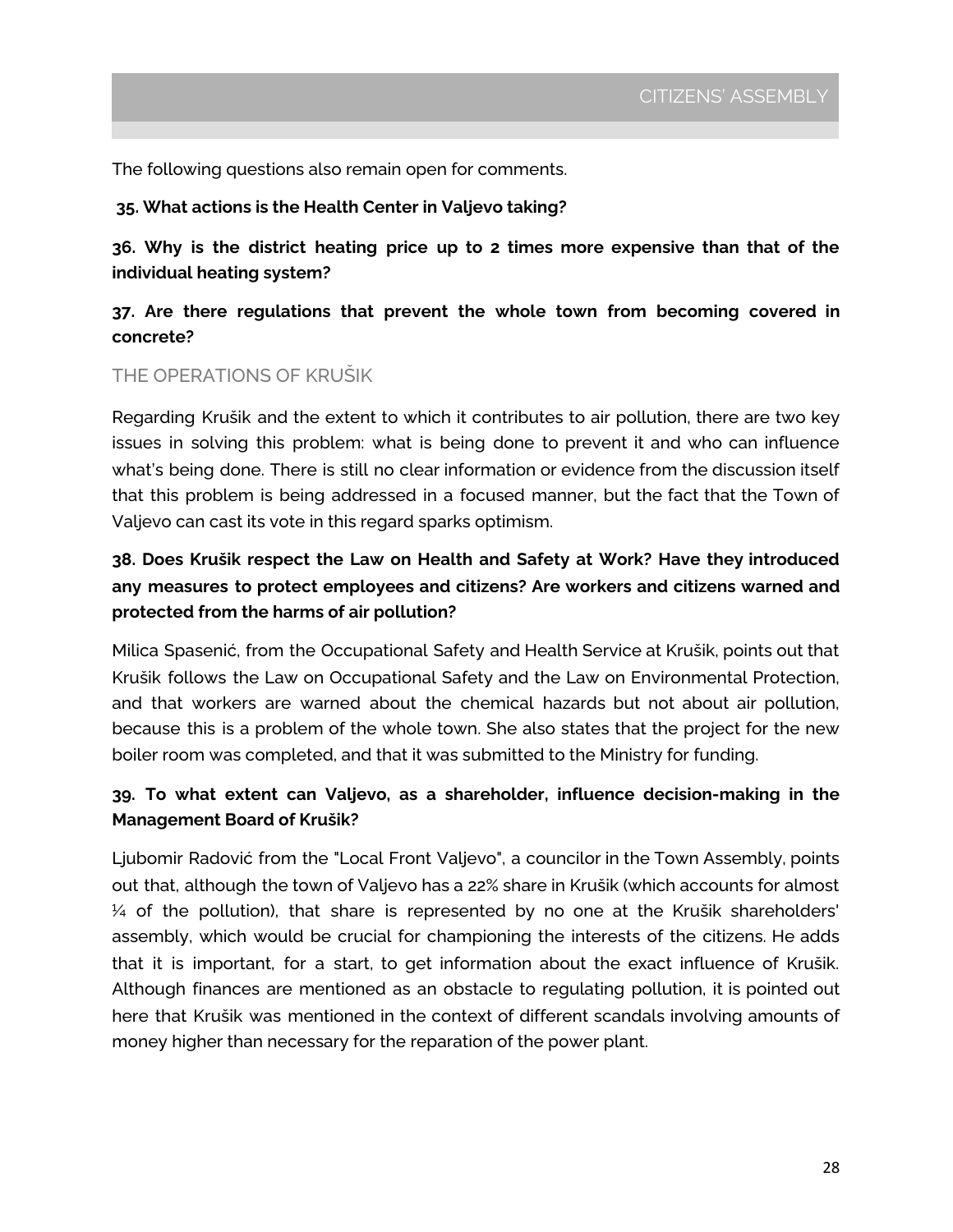#### **REFLECTING ON THE PLENARY DISCUSSION WITH DECISION MAKERS**

The poor response rate of the decision-makers discouraged the citizens of Valjevo, reaffirming the citizens' view of the decision-makers' lack of initiative or responsiveness to solving the problem of air pollution. However, there is still a will to start from the first possible concrete steps in order to solve this problem.

*"Since those in charge didn't show up, everything is crystal clear." Male citizen aged 30-60*

*"In my opinion, the absence is the ultimate sign of bad manners. If they weren't able to attend, they could have still sent their opinions in writing." Citizen aged 30-60*

*"One can start from that 22% share, from a single representative." Citizen aged 30-60*

#### **POLICY PROPOSALS**

After several hours of discussion, the citizens came up with several specific needs and proposals.

#### MAIN TOPICS

Citizens want, as a starting point, to receive accurate information and specific advice on protective measures. There are several proposals to regulate heating methods, and there is a great need for legal regulation of (non)environmental behavior of all the participants. Among the proposals that the participants worked on, the following major topics stand out that require further addressing:

- Transparency, regular and active reporting, warning when the air is excessively polluted and advising on protection measures. It is desirable to introduce more detailed measurings - of primary and secondary particles, air, but also water and soil.
- Media coverage could be even more active, so that the problem is clarified further and resolved faster, and different parties are expected to join forces, while greater commitment is expected from the local authorities.
- It is necessary to further empower households by subsidies aimed at switching to the district heating systems (free or paid in installments) and readjustments of the heating charges.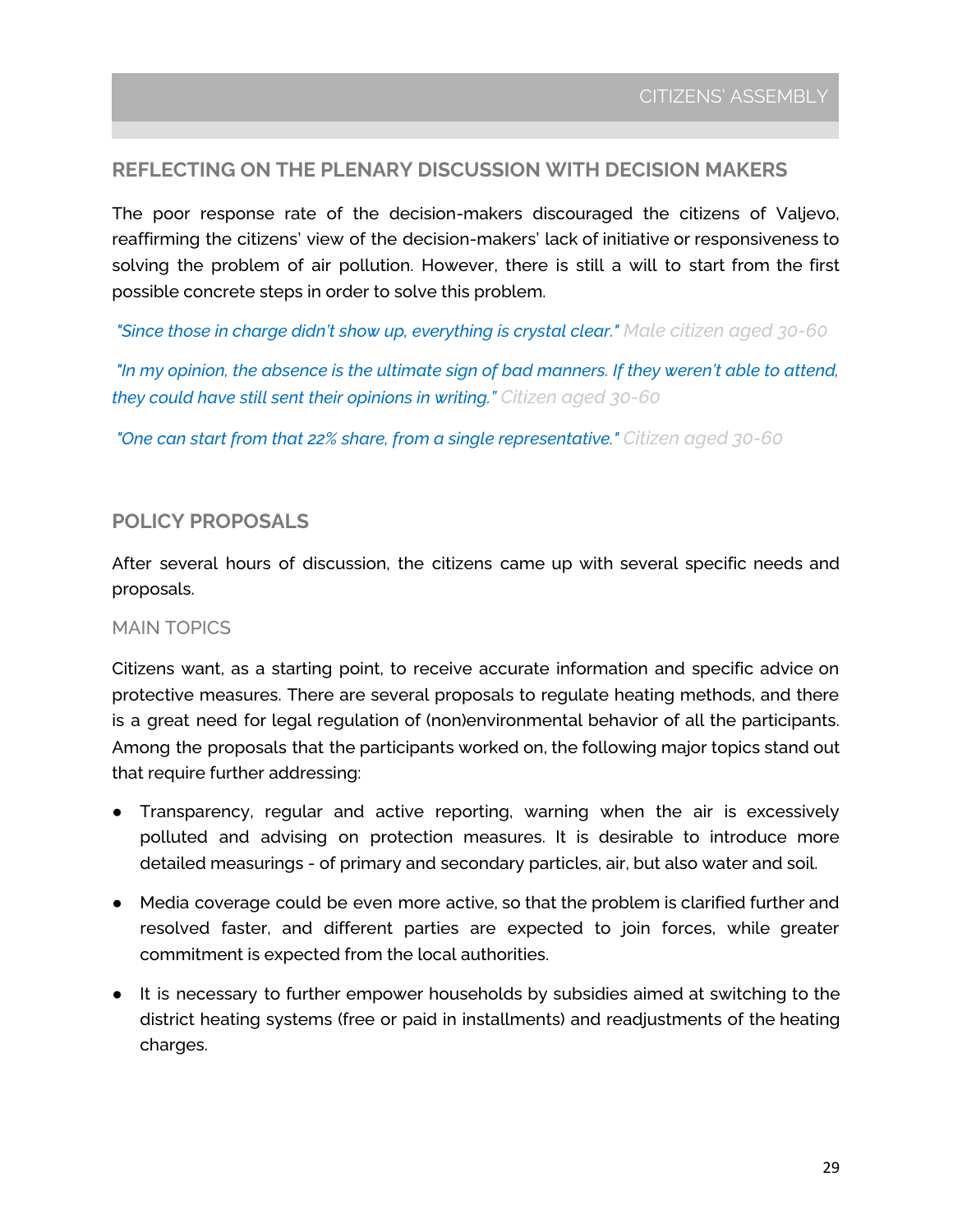- The capacity of the heating plant should be taken advantage of, and as many institutions as possible should be connected to it. Especially Krušik.
- Direct measures should probably be considered, and the use of coal either total use or the use of poor-quality coal - should be banned.
- Modern building construction is expected to provide an ecologically adequate heating, so the investors are expected to connect new structures to the heating plant, as well as to secure green areas around the buildings.
- It is necessary to install filters for purification of hazardous gases at the present facility sites, so that the emission is kept under control, as little as possible to non-existent.
- It is necessary to improve the energy efficiency of the existing units, so subsidies are advised for the insulation of old buildings.
- A lot is expected from the renewable energy sources and the testing of their potential (thermal water, biogas and biomass) is proposed.
- Given the high level of pollution generated by cars, the share of motor vehicles in traffic can be reduced through an improvement of public transport, the introduction of bicycle paths and pedestrian zones.
- Finally, the establishment of a legal framework for all the participants (government, industry, individuals), mandatory environmental regulations and the determination of responsibility of the relevant authorities should be insisted upon.

#### SPECIFIC SUGGESTIONS FOR VOTING

After the civil assembly, specific proposals were singled out:

- **WARNINGS** Regular warning of the citizens whenever the toxic substance values are high and informing the citizens on how to protect themselves
- **SUBSIDIES FOR HOUSEHOLDS** Subsidize the households' transition to district heating (connection), as well as heating prices
- **FREE CONNECTION** Provide free connection to district heating for households
- **MAJOR POLLUTERS** Institutions and businesses need to urgently switch to district heating (including major polluters such as Krušik)
- **GEOTHERMAL WATERS** Examine the possibilities of using geothermal waters to solve the heating challenges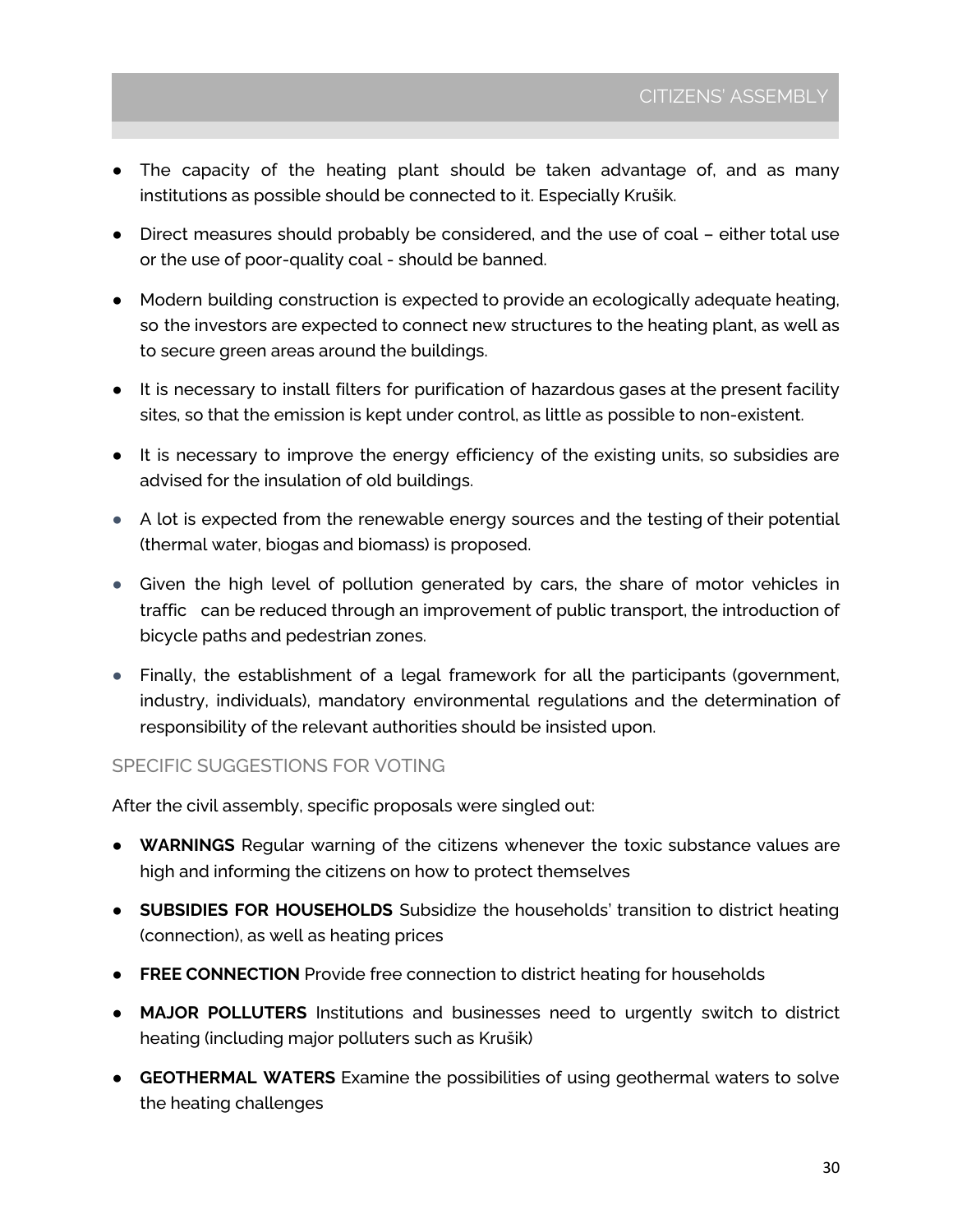- **FILTERS** Introduce filters to eliminate harmful gases from the emissions of major polluters
- **BAD-QUALITY COAL BAN** Prohibit the use of poor quality coal lignite
- **COAL BAN** Prohibit the use of coal
- **OBLIGATIONS FOR NEW FACILITIES** Introduce an obligation for new facilities to use heating methods with lower polluting capacity (plan to be connected to a heating plant or to use heat pumps)
- **REHABILITATION MEASURES** Implement remedial measures: introduce air purifiers into the institutions such as kindergartens and schools; wash the streets regularly and expand the green areas

These suggestions were put to individual vote among all participants immediately after the assembly. They ranked the first 3 suggestions they would support the most. Each suggestion got 3 points for the first rank, 2 for the second, and 1 for the third.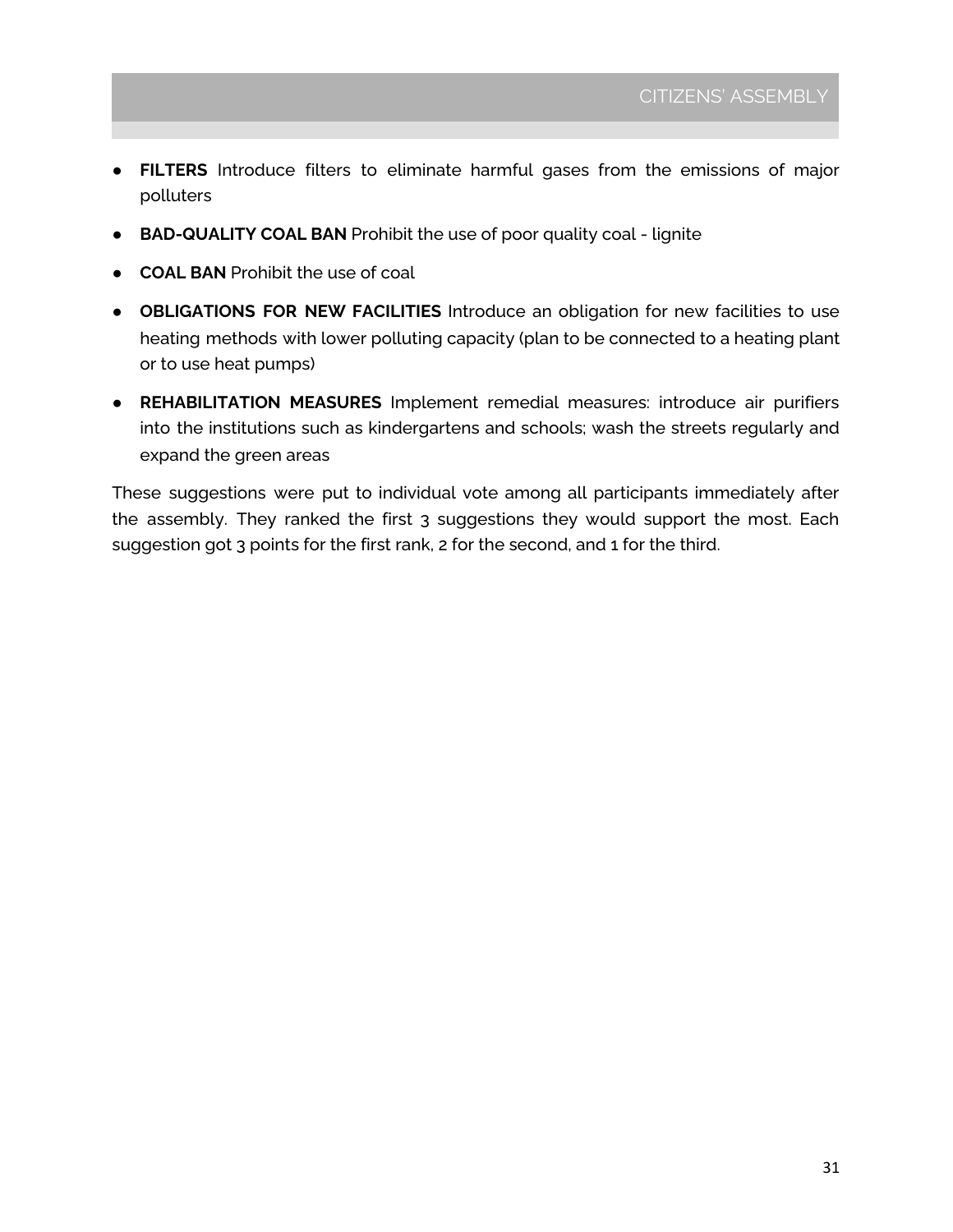#### CITIZENS' ASSEMBLY

#### INDIVIDUAL VOTE RESULTS



<span id="page-31-0"></span>Expectations are highest when it comes to the biggest polluters, so it is necessary to create an expert register of polluters, institutions and economic entities at the official level which are required to urgently switch to a more environmentally friendly way of working for example through district heating.

There is an essential need and responsibility to inform the citizens when high levels of pollution are present, and health institutions are expected to provide specific information on how citizens can protect themselves.

Although a free heating connection is desirable, subsidies are seen as more realistic in order to stimulate more adequately the transition to district heating - some kind of help and benefits need to be supplied to households as well. While it is clear that these are big steps, they are seen as indispensable for solving the problem.

Restrictive legal measures such as a coal ban or corrective and remedial measures such as installing filters or creating green surfaces are assessed as a minor contribution in situations in which the damage has already been done.

The potential of geothermal waters gives rise to optimism, but it is clear that this is a long-term plan and that more concrete measures need to be taken first.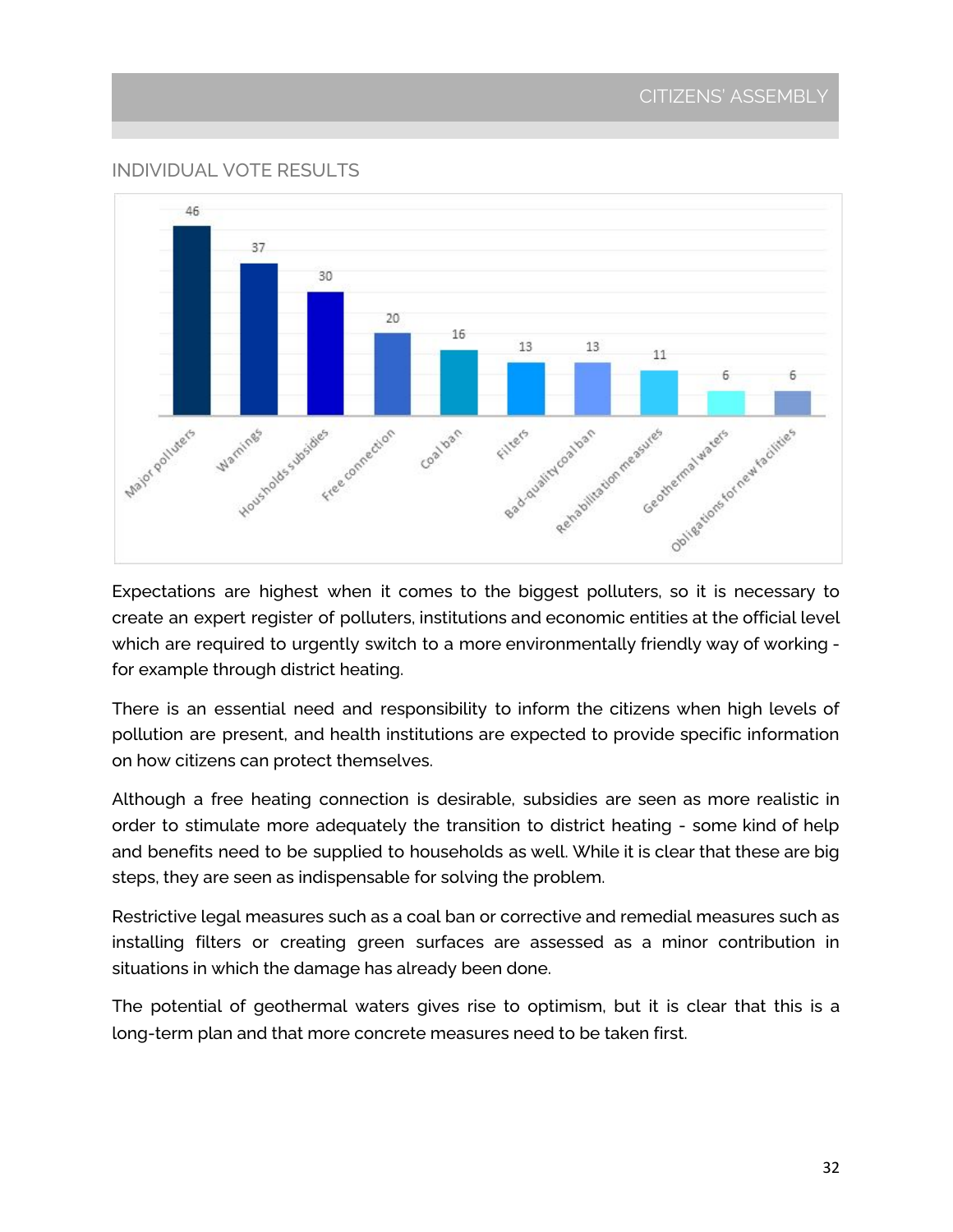# POTENTIAL OF THE CITIZENS' **ASSEMBLIES**

The essence of citizens' assemblies is the inclusion of many parties, deliberation and the formulation of policy suggestions that suit the interested parties.

Within this research project, the participants were able to deepen their understanding of the problems discussed, to get acquainted through an inclusive public deliberation with various perspectives and state their own, now informed, suggestion or vote.

Approximately 80% of the participants point out that the whole process has significantly deepened their understanding of the problem, around 85% of them report that the experts' comments helped them gain a better understanding of the problem, and around 77% of them have considerably improved their understanding of those they do not agree with.

Unfortunately, according to 50% of the participants the comments given by the decision-makers' representatives were of little help in understanding the problem. Among other things, this was affected by the representatives' lack of authority in those aspects in which citizens were particularly interested, the time limit or inappropriate attendance rates.

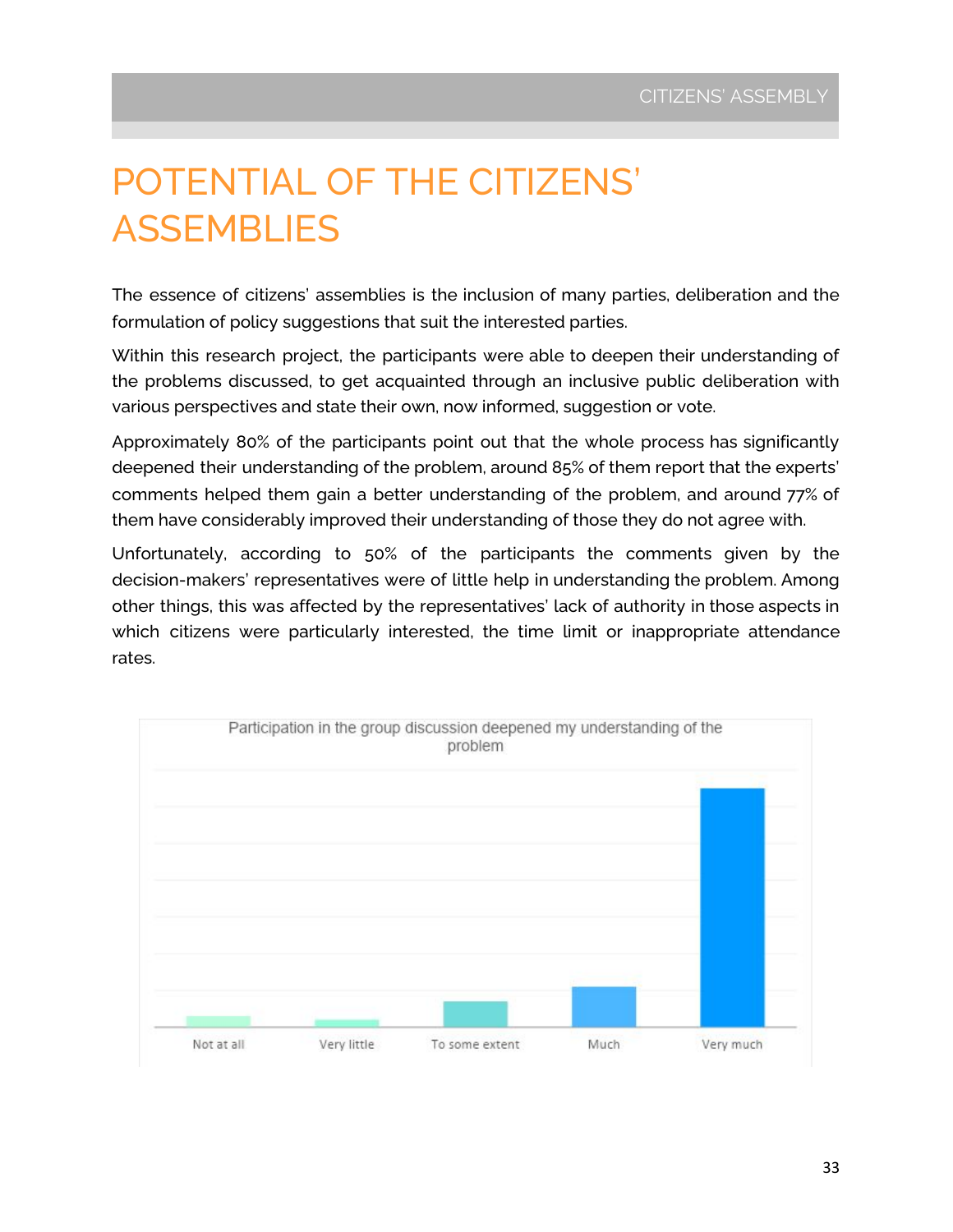

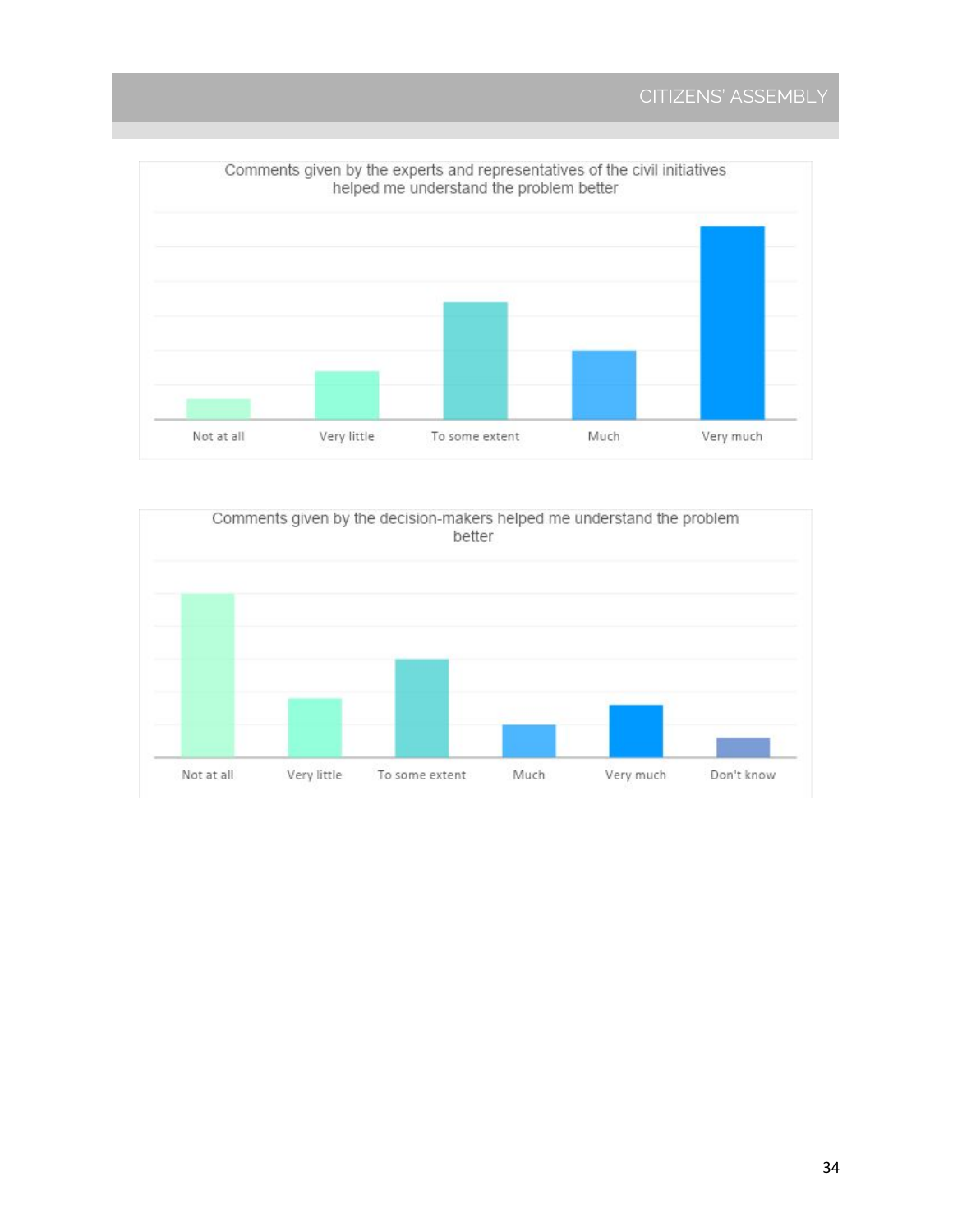

However, partaking in public civil life and the process of giving policy suggestions brought clear satisfaction to 80% of the participants, who rated their satisfaction level with grades 8-10. This satisfaction can also constitute a great potential for action.



Although the organizers of the citizens' assemblies do not directly influence the decision-makers, the whole process and all the suggestions will be used for further and wider deliberation. All scientific findings from this research will serve to improve democratic practices in the country. These questions, suggestions and proposals will be forwarded to the decision-makers and further development of participatory deliberative democracy will be advocated by presenting citizens' assemblies via different channels in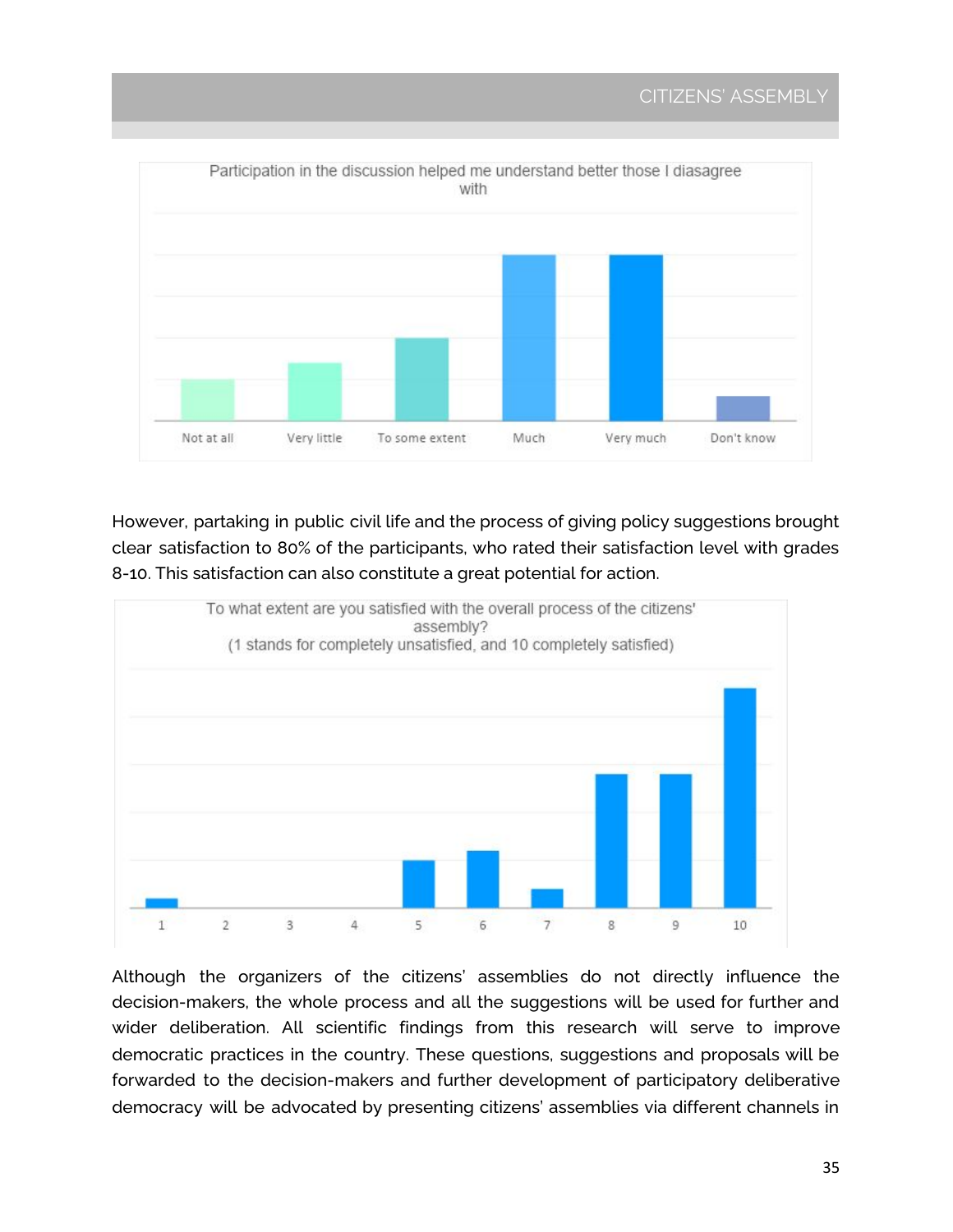the public sphere. 6

On behalf of the Institute for Philosophy and Social Theory, Gazela Pudar Draško also voiced her additional support and stated the purpose of the first citizens' assemblies in the city:

"I BELIEVE THAT THIS WAS PARTLY EXHAUSTING FOR YOU, PARTLY INTERESTING, PARTLY ENCOURAGING BUT ALSO DISCOURAGING, CONSIDERING SOME SESSIONS. I WOULD LIKE TO ENCOURAGE YOU HERE, THIS IS JUST THE FIRST STEP, IT IS EXTREMELY IMPORTANT TO US THAT YOU TOOK PART IN THIS AND WE WON'T STOP HERE, BECAUSE THIS WHOLE EVENT WAS LAID OUT IN SUCH A WAY THAT NOT ONLY CITIZENS ARE HERE - THE REPRESENTATIVES OF ASSOCIATIONS, INITIATIVES, ACADEMIC COMMUNITY WERE ALSO HERE WITH YOU AND THEY WILL CONTINUE CARRYING ALL THIS FORWARD, EVERYTHING THAT YOU SAID AND WE DIDN'T HAVE THE OPPORTUNITY TO HEAR TODAY. TODAY, FOR THE FIRST TIME, WE WERE ABLE TO TALK SYSTEMATICALLY ABOUT SOMETHING THAT WOULD BE A TRUE PUBLIC DISCUSSION. YOU ARE NOW A PART OF THE FIRST STEP, AND MANY MORE STEPS WILL FOLLOW, BUT WE TRULY BELIEVE THAT THE PEOPLE WHO BACK THIS UP WILL BE ABLE TO CARRY IT FURTHER."

<sup>6</sup> Find out about future steps on: *https://act-wb.net/?lang=sr*.